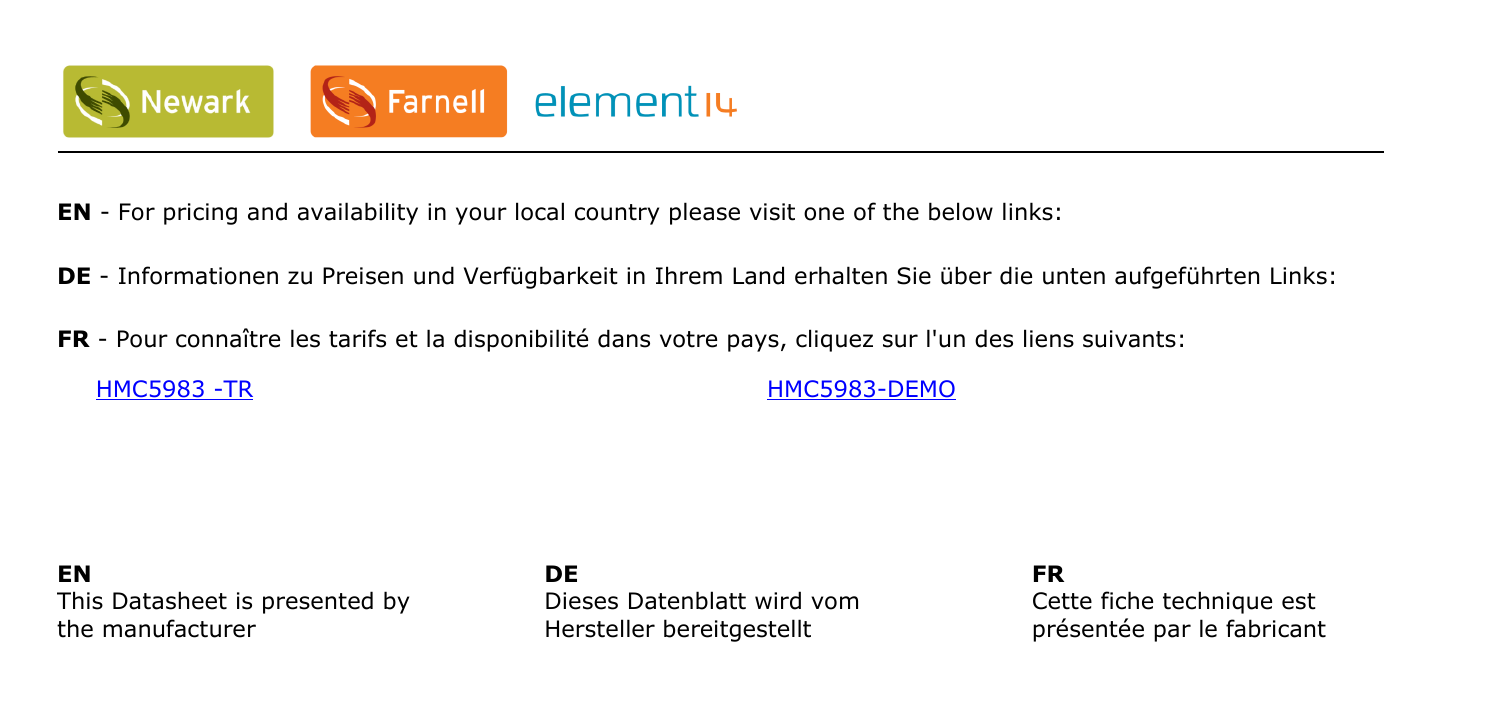# **3-Axis Digital Compass IC HMC5983**

*Advanced Information*

The Honeywell HMC5983 is a temperature compensated three-axis integrated circuit e-compass. This surface-mount,

multi-chip module is designed for low-field magnetic sensing for applications such as mobile phones, tablets, netbooks, consumer electronics, automotive navigation systems, and personal navigation devices.

The HMC5983 includes our state-of-the-art, high-resolution HMC118X series magnetoresistive sensors plus an ASIC containing amplification, automatic degaussing strap drivers, offset cancellation, and a 12-bit ADC that enables 1° to 2° compass heading accuracy. The I²C or SPI serial bus allows for easy interface. The HMC5983 is a 3.0x3.0x0.9mm surface mount 16-pin leadless chip carrier (LCC).



The HMC5983 utilizes Honeywell's Anisotropic Magnetoresistive (AMR) technology that provides advantages over other magnetic sensor technologies. Honeywell's anisotropic, directional sensors excel in linearity, low hysteresis, null output and scale factor stability over temperature, and with very low cross-axis sensitivity. These sensors' solid-state construction is designed to measure both the direction and the magnitude of magnetic fields, from milli-gauss to 8 gauss. Honeywell's Magnetic Sensors are among the most sensitive and reliable low-field sensors in the industry.

### FEATURES **BENEFIT**

- ▶ 3-Axis Magnetoresistive Sensors and ASIC in a 3.0x3.0x0.9mm LCC Surface Mount Package
- **F** Temperature Compensated Data Output and Temperature Output
- 
- 12-Bit ADC Coupled with Low Noise AMR Sensors Achieves 2 milli-gauss Field Resolution
- ▶ I<sup>2</sup>C (Standard, Fast, High-Speed modes) or SPI Digital Interface
- 
- 
- ▶ Low Voltage Operations (2.16 to 3.6V) and Low Power Consumption (100 μA)
- 
- ▶ Lead Free Package Construction ▶ RoHS Compliance
- 
- Software and Algorithm Support Available

- Small size for Highly Integrated Products. Just add a microcontroller interface, plus two external SMT Capacitors designed for high volume, cost sensitive OEM Designs. Easy to assemble & compatible with High Speed SMT Assembly.
- Automatically maintains sensor's sensitivity under wide operating temperature range
- Automatic Offset Compensation  **Maximizes sensor's full dynamic range and resolution** 
	- ▶ Enables 1° to 2° degree compass heading accuracy
	- High-speed interfaces for fast data communications. I<sup>2</sup>C up to 3.4 mHz and SPI up to 8.0 mHz
- ▶ Fast 220 Hz Maximum Output Rate ▶ Enables Pedestrian Navigation and LBS Applications
	- Built-in Self Test Enables low-cost functionality test after assembly in production
		- ▶ Compatible for battery powered applications
- Built-In Strap Drive Circuits **Subset Act Act Act Act Set**/reset and offset strap drivers for degaussing, self test, and offset compensation. Eliminates sensor calibration necessary for other magnetic sensor technologies.
	-
	- Wide Magnetic Field Range (+/-8 Oe) **IDED** Sensors can be used in strong magnetic field environments with a 1<sup>°</sup> to 2° degree compass heading accuracy
		- Compassing Heading, Hard Iron, Soft Iron, and Auto Calibration libraries available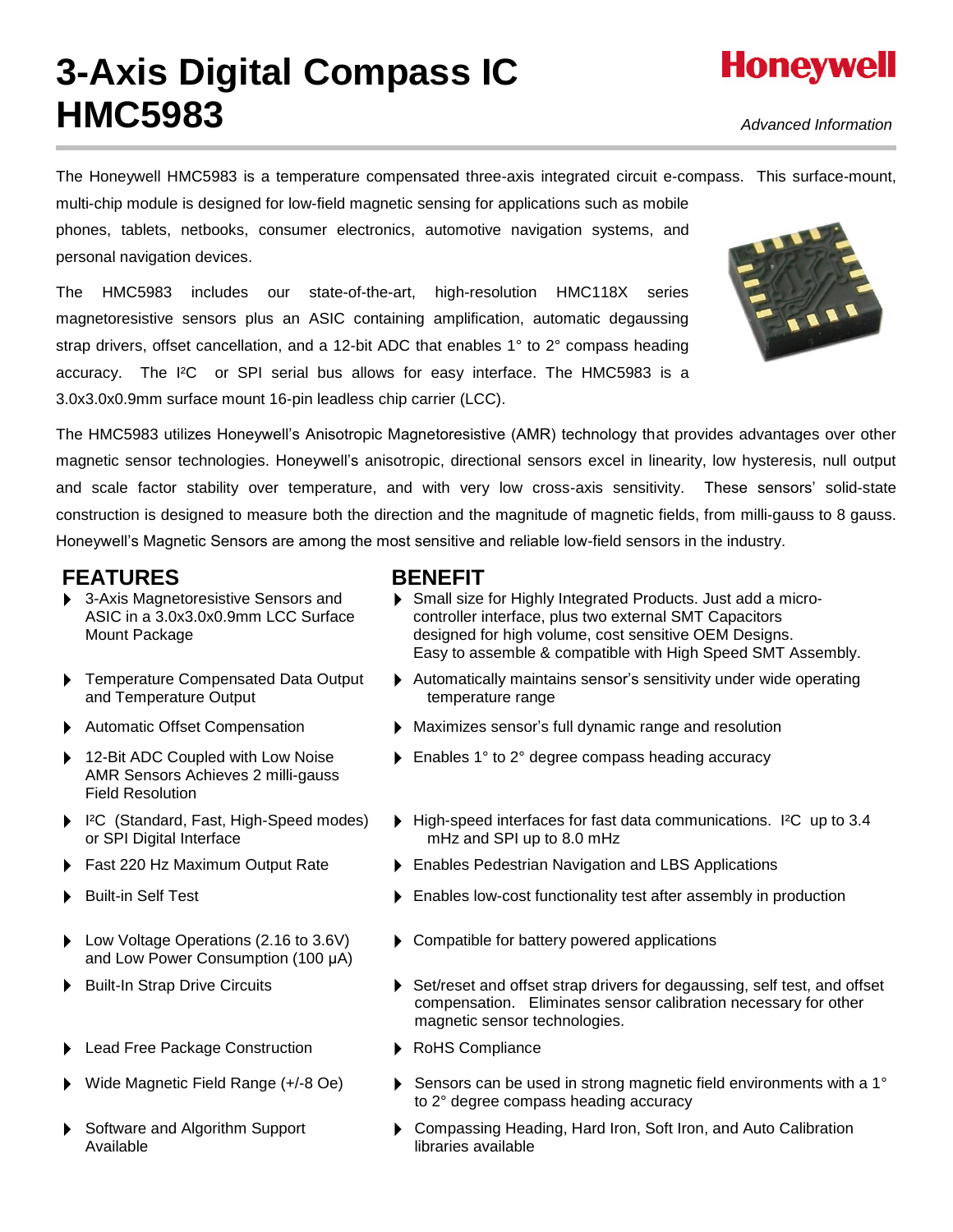### **SPECIFICATIONS** (\* Tested at 25°C except stated otherwise.)

| <b>Characteristics</b>            | <b>Conditions*</b>                                                                                                                                                                | Min           | <b>Typ</b>                    | <b>Max</b>       | <b>Units</b>   |
|-----------------------------------|-----------------------------------------------------------------------------------------------------------------------------------------------------------------------------------|---------------|-------------------------------|------------------|----------------|
| <b>Power Supply</b>               |                                                                                                                                                                                   |               |                               |                  |                |
| Supply Voltage                    | <b>VDD Referenced to AGND</b><br><b>VDDIO Referenced to DGND</b>                                                                                                                  | 2.16<br>1.71  | 2.5<br>1.8                    | 3.6<br>$VDD+0.1$ | Volts<br>Volts |
| <b>Average Current Draw</b>       | <b>Idle Mode</b><br>Measurement Mode (7.5 Hz ODR;<br>No measurement average, MA1:MA0 = 00)<br>$VDD = 2.5V$ , $VDDIO = 1.8V$ (Dual Supply)<br>$VDD = VDDIO = 2.5V$ (Single Supply) |               | $\overline{2}$<br>100         |                  | μA<br>μA       |
| <b>Performance</b>                |                                                                                                                                                                                   |               |                               |                  |                |
| <b>Field Range</b>                | Full scale (FS)                                                                                                                                                                   | -8            |                               | $+8$             | gauss          |
| Mag Dynamic Range                 | 3-bit gain control                                                                                                                                                                | ±1            |                               | $\pm 8$          | gauss          |
| Sensitivity (Gain)                | VDD=3.0V, GN=0 to 7, 12-bit ADC                                                                                                                                                   | 230           |                               | 1370             | LSb/gauss      |
| <b>Digital Resolution</b>         | VDD=3.0V, GN=0 to 7, 1-LSb, 12-bit ADC                                                                                                                                            | 0.73          |                               | 4.35             | milli-gauss    |
| Noise Floor<br>(Field Resolution) | VDD=3.0V, GN=0, No measurement<br>average, Standard Deviation 100 samples<br>(See typical performance graphs below)                                                               |               | $\overline{2}$                |                  | milli-gauss    |
| Linearity                         | $±2.0$ gauss input range                                                                                                                                                          |               |                               | 0.1              | $±%$ FS        |
| <b>Hysteresis</b>                 | $±2.0$ gauss input range                                                                                                                                                          |               | ±25                           |                  | ppm            |
| <b>Cross-Axis Sensitivity</b>     | Test Conditions: Cross field = $0.5$ gauss,<br>Happlied = $\pm 3$ gauss                                                                                                           |               | ±0.2%                         |                  | %FS/gauss      |
| Output Rate (ODR)                 | <b>Continuous Measurment Mode</b><br>Single Measurement Mode                                                                                                                      | 0.75          |                               | 220<br>160       | Hz             |
| <b>Measurement Period</b>         | From receiving command to data ready                                                                                                                                              |               | 6                             |                  | ms             |
| Turn-on Time                      | Ready for I <sup>2</sup> C commands<br>Analog Circuit Ready for Measurements                                                                                                      |               | 200<br>50                     |                  | μs<br>ms       |
| Gain Tolerance                    | All gain/dynamic range settings                                                                                                                                                   |               | ±5                            |                  | %              |
| <sup>2</sup> C Address            | 8-bit read address<br>8-bit write address                                                                                                                                         |               | 0x3D<br>0x3C                  |                  | hex            |
| <b>Clock Rate</b>                 | Controlled by I <sup>2</sup> C /SPI Master<br>${}^{12}C$<br><b>SPI</b>                                                                                                            |               |                               | 3400<br>8000     | kHz            |
| <sup>2</sup> C Hysteresis         | Hysteresis of Schmitt trigger inputs on SCL<br>and SDA - Fall (VDDIO=1.8V)<br>Rise (VDDIO=1.8V)                                                                                   |               | 0.2*VDDIO<br>0.8*VDDIO        |                  | Volts          |
| <b>Self Test</b>                  | X & Y Axes<br>Z Axis                                                                                                                                                              |               | ±1.16<br>±1.08                |                  | gauss          |
|                                   | X & Y & Z Axes (GN=5) Positive Bias<br>X & Y & Z Axes (GN=5) Negative Bias                                                                                                        | 243<br>$-575$ |                               | 575<br>$-243$    | <b>LSb</b>     |
| <b>Sensitivity Tempco</b>         | $T_A$ = -40 to 125°C, Compensated Output<br>Temperature Sensor On                                                                                                                 |               | $-0.03$<br>$(1\sigma = 0.04)$ |                  | $\%$ /°C       |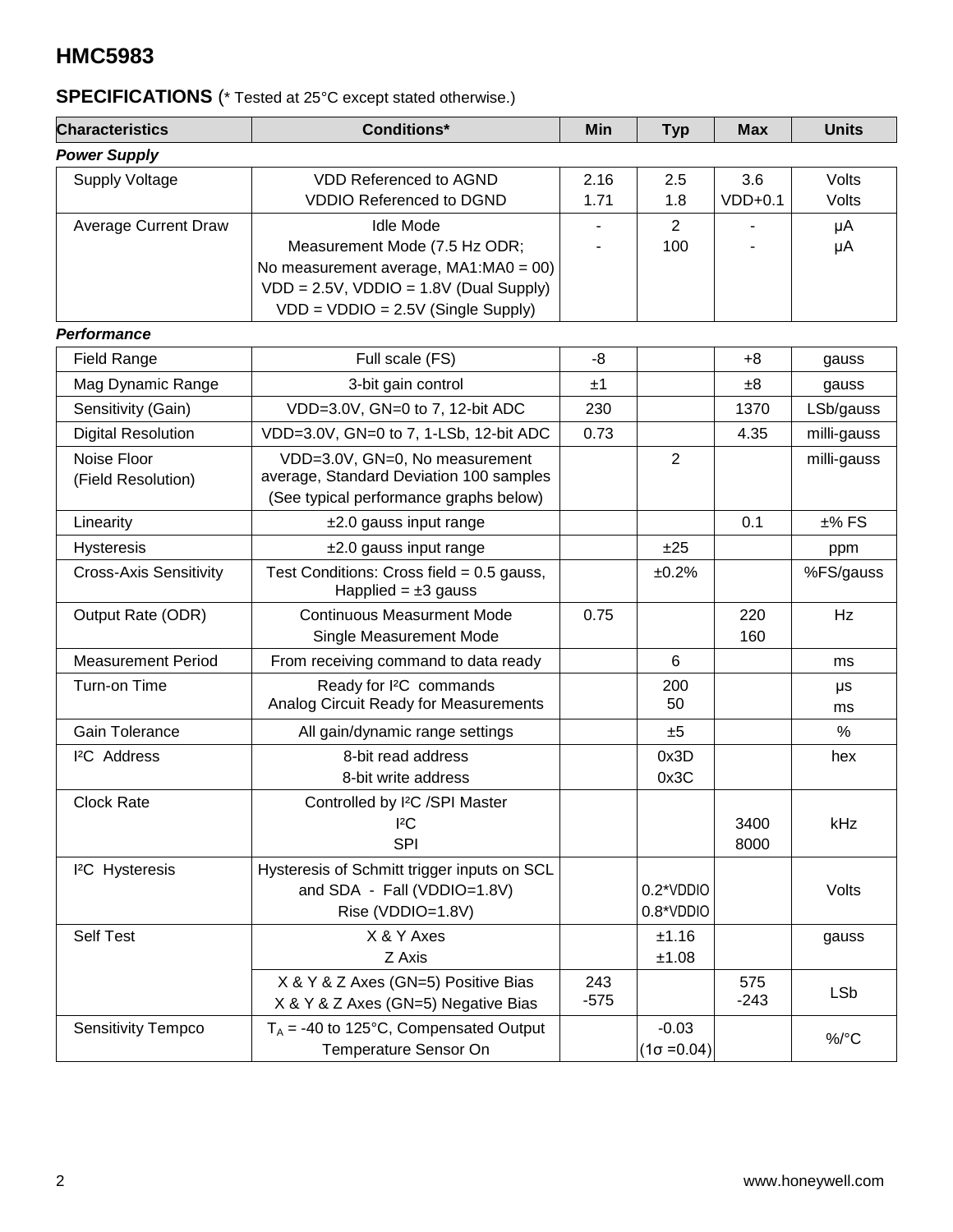| <b>Characteristics</b>       | Conditions*                     | Min   | <b>Typ</b> | <b>Max</b> | <b>Units</b> |
|------------------------------|---------------------------------|-------|------------|------------|--------------|
| General                      |                                 |       |            |            |              |
| <b>ESD Voltage</b>           | Human Body Model (all pins)     |       |            | 2000       | Volts        |
|                              | Charged Device Model (all pins) |       |            | 750        |              |
| <b>Operating Temperature</b> | Ambient                         | $-30$ |            | 85         | $^{\circ}C$  |
| Storage Temperature          | Ambient, unbiased               | -40   |            | 125        | $^{\circ}C$  |
| <b>Reflow Classification</b> | MSL 3, 260 °C Peak Temperature  |       |            |            |              |
| Package Size                 | Length and Width                | 2.85  | 3.00       | 3.15       | mm           |
| Package Height               |                                 | 0.8   | 0.9        | 1.0        | mm           |
| Package Weight               |                                 |       | 18         |            | mg           |

### **Absolute Maximum Ratings** (\* Tested at 25°C except stated otherwise.)

| <b>Characteristics</b> | Min    | <b>Max</b> | <b>Units</b> |
|------------------------|--------|------------|--------------|
| Supply Voltage VDD     | $-0.3$ | 4.8        | Volts        |
| Supply Voltage VDDIO   | $-0.3$ | 4.8        | Volts        |

### **PIN CONFIGURATIONS**

### Table 1: Pin Configurations

| Pin            | <b>Name</b>    | <b>Description</b>                                                                                                                              |
|----------------|----------------|-------------------------------------------------------------------------------------------------------------------------------------------------|
| 1              | SCL/SPI_SCK    | Serial Clock - I <sup>2</sup> C Master/Slave Clock or SPI Serial Clock                                                                          |
| $\overline{2}$ | <b>VDD</b>     | Power Supply (2.16V to 3.6V)                                                                                                                    |
| 3              | NC.            | Not to be Connected                                                                                                                             |
| 4              | SPI_CS         | Chip Select line for SPI (active low). Tie to VDDIO for I <sup>2</sup> C Interface                                                              |
| 5              | SPI SDO        | <b>SPI Serial Data Out</b>                                                                                                                      |
| 6              | $P$ C $/-$ SPI | I <sup>2</sup> C / SPI selection pin. Connect to VDD for I <sup>2</sup> C (Also connect SPI_CS to VDDIO).<br>Connect to GND for SPI.            |
| $\overline{7}$ | NC.            | Not to be Connected                                                                                                                             |
| 8              | <b>SETP</b>    | Set/Reset Strap Positive - S/R Capacitor (C2) Connection                                                                                        |
| 9              | <b>SoC</b>     | Start of Conversion (leading edge active) Connect to Ground when this<br>function/pad is not used in application.                               |
| 10             | C <sub>1</sub> | Reservoir Capacitor (C1) Connection                                                                                                             |
| 11             | <b>GND</b>     | <b>Supply Ground</b>                                                                                                                            |
| 12             | <b>SETC</b>    | S/R Capacitor (C2) Connection - Driver Side                                                                                                     |
| 13             | <b>VDDIO</b>   | IO Power Supply (1.71V to VDD)                                                                                                                  |
| 14             | NC.            | Not to be Connected. No internal connection.                                                                                                    |
| 15             | <b>DRDY</b>    | Data Ready, Interrupt Pin. Internally pulled high. Optional connection. Low for<br>>200 usec when data are placed in the data output registers. |
| 16             | SDA/SPI_SDI    | Serial Data - I <sup>2</sup> C Master/Slave Data or SPI Serial Data In or SPI Serial Data I/O<br>(SDI/O) for 3-wire interface                   |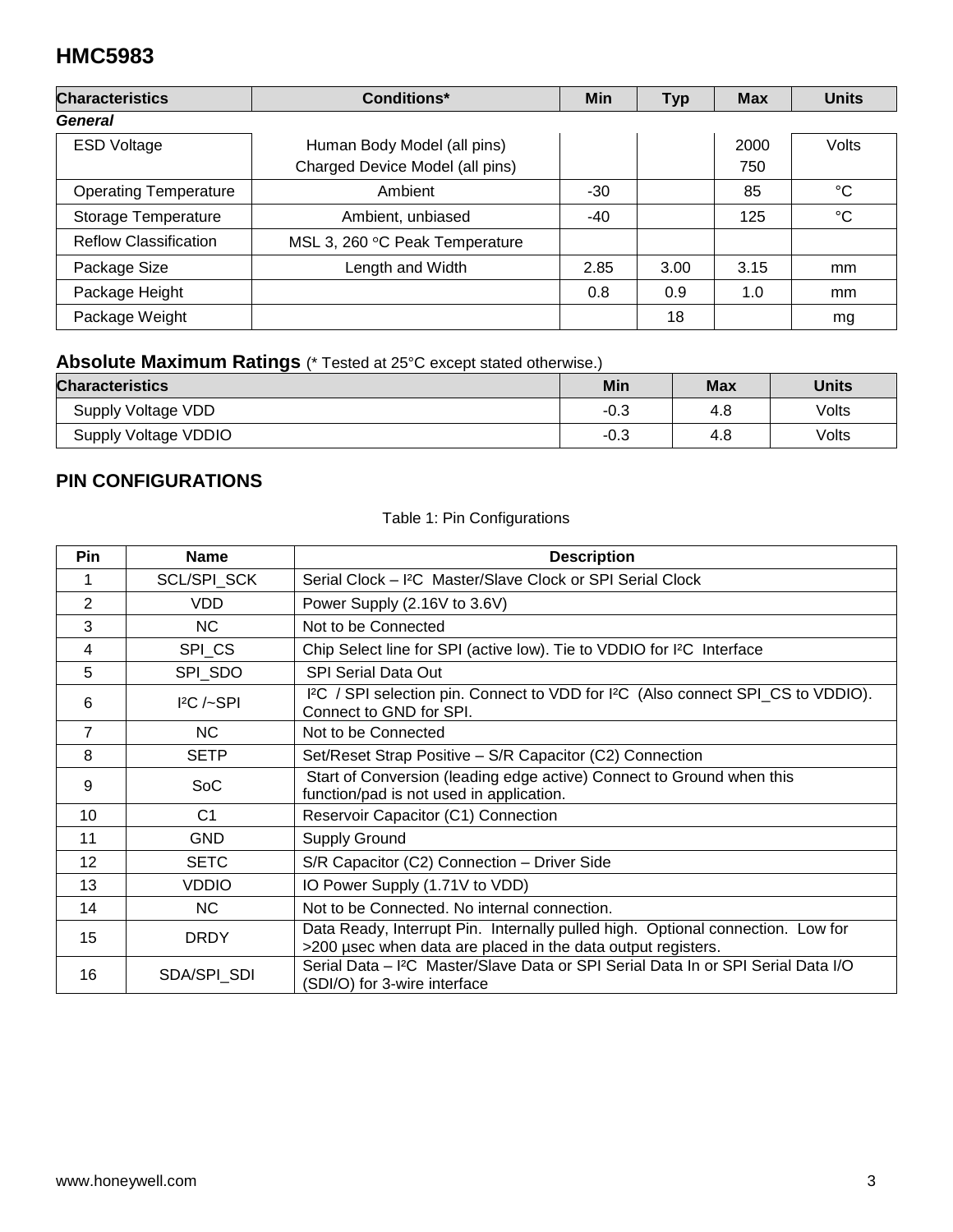



Arrow indicates direction of magnetic field that generates a positive output reading in Normal Measurement configuration.

### **PACKAGE OUTLINES**





4 www.honeywell.com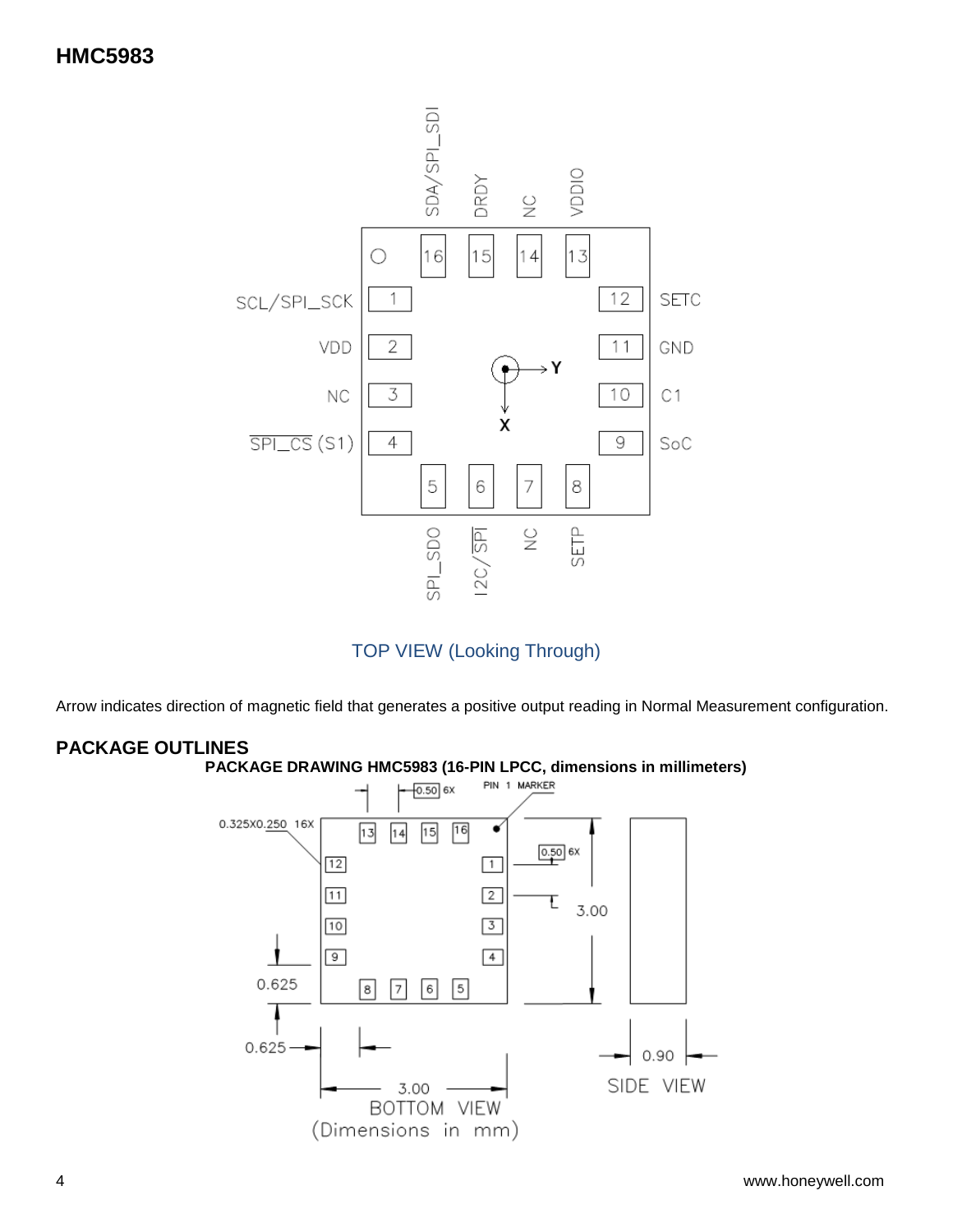### **MOUNTING CONSIDERATIONS**

The following is the recommend printed circuit board (PCB) footprint for the HMC5983.



HMC5983 Land Pad Pattern (All dimensionsare in mm)

### **LAYOUT CONSIDERATIONS**

Besides keeping all components that may contain ferrous materials (nickel, etc.) away from the sensor on both sides of the PCB, it is also recommended that there is no conducting copper under/near the sensor in any of the PCB layers. See recommended layout below.

I²C Layout Examples: Notice that the one trace under the sensor in the dual supply mode is not expected to carry active current since it is for pin 4 pull-up to VDDIO. Power and ground planes are removed under the sensor to minimize possible source of magnetic noise. For best results, use non-ferrous materials for all exposed copper coding.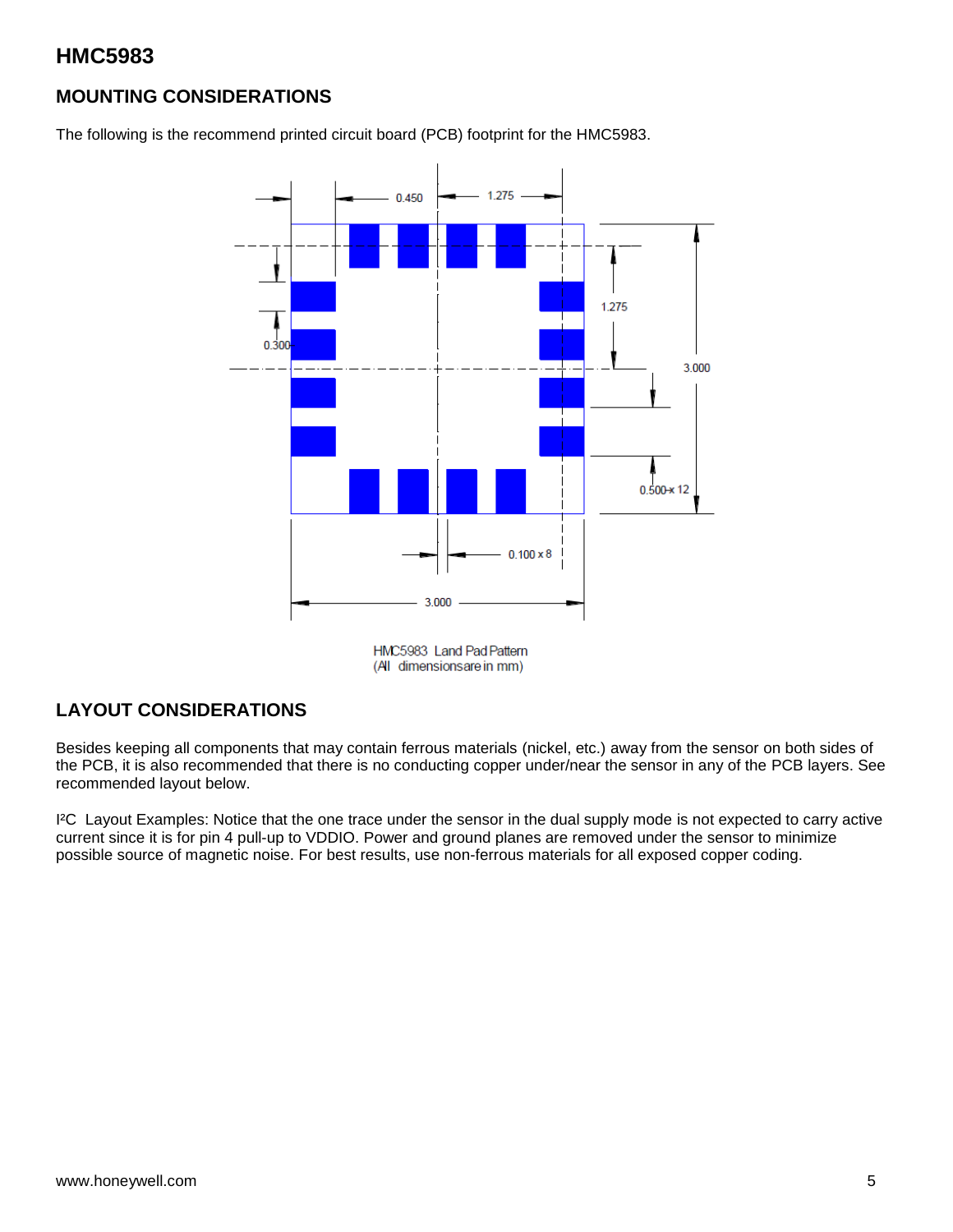

*\*Layout examples are for I²C (dual supply and single supply) modes only.*

### **PCB Pad Definition and Traces**

The HMC5983 is a fine pitch LCC package. Refer to previous figure for recommended PCB footprint for proper package centering. Size the traces between the HMC5983 and the external capacitors (C1 and C2) to handle the 1 ampere peak current pulses with low voltage drop on the traces.

#### **Stencil Design and Solder Paste**

A 4 mil stencil and 100% paste coverage is recommended for the electrical contact pads.

#### **Reflow Assembly**

This device is classified as MSL 3 with 260 $\degree$ C peak reflow temperature. A baking process (125 $\degree$ C, 24 hrs) is required if device is not kept continuously in a dry (< 10% RH) environment before assembly. No special reflow profile is required for HMC5983, which is compatible with lead eutectic and lead-free solder paste reflow profiles. Honeywell recommends adherence to solder paste manufacturer's guidelines. Hand soldering is not recommended. Built-in self test can be used to verify device functionalities after assembly.

#### **External Capacitors**

The two external capacitors should be ceramic type construction with low ESR characteristics. The exact ESR values are not critical but values less than 200 milli-ohms are recommended. Reservoir capacitor C1 is nominally 4.7 µF in capacitance, with the set/reset capacitor C2 nominally 0.22 µF in capacitance. Low ESR characteristics may not be in many small SMT ceramic capacitors (0402), so be prepared to up-size the capacitors to gain Low ESR characteristics.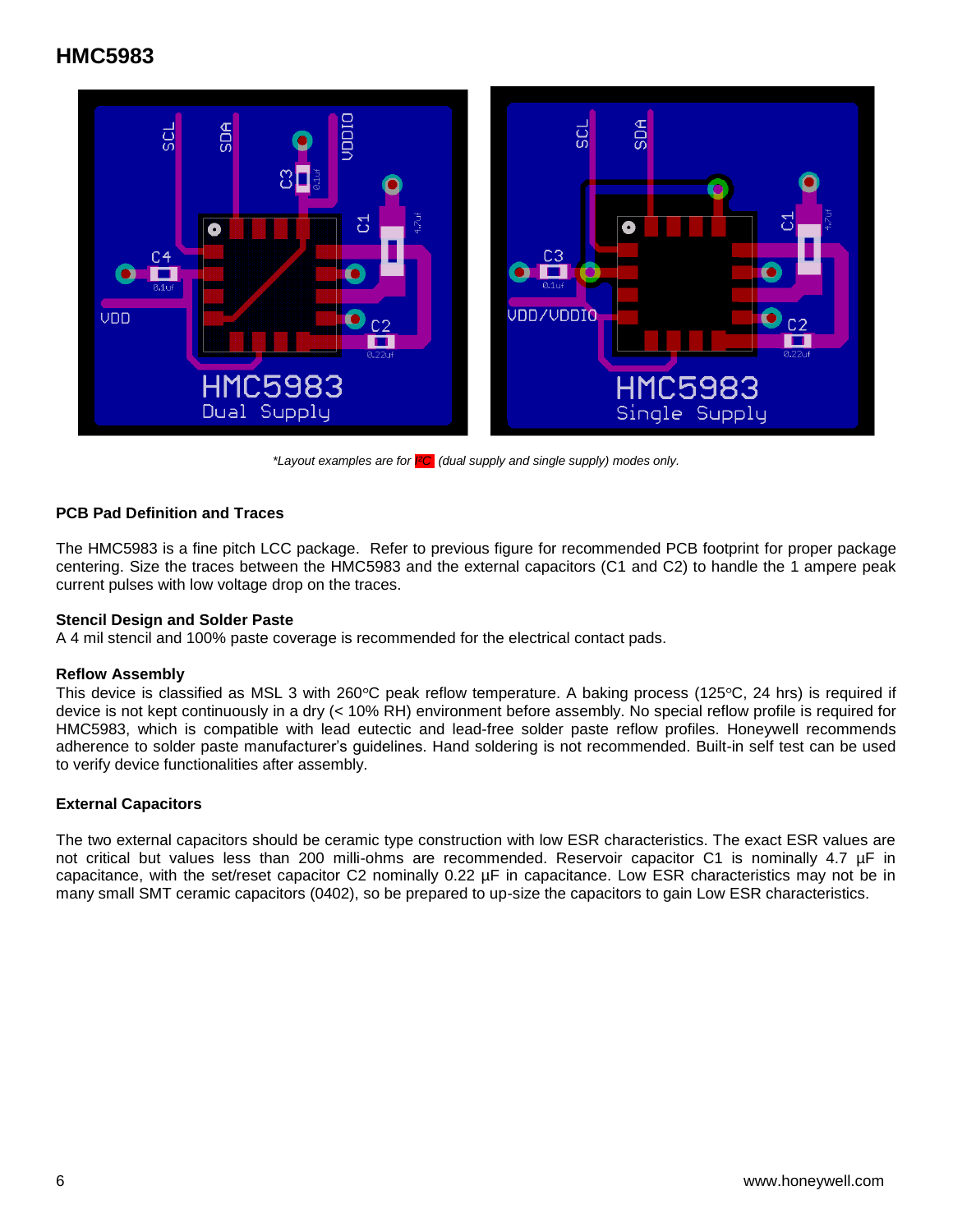#### **INTERNAL SCHEMATIC DIAGRAM** *HMC5983*

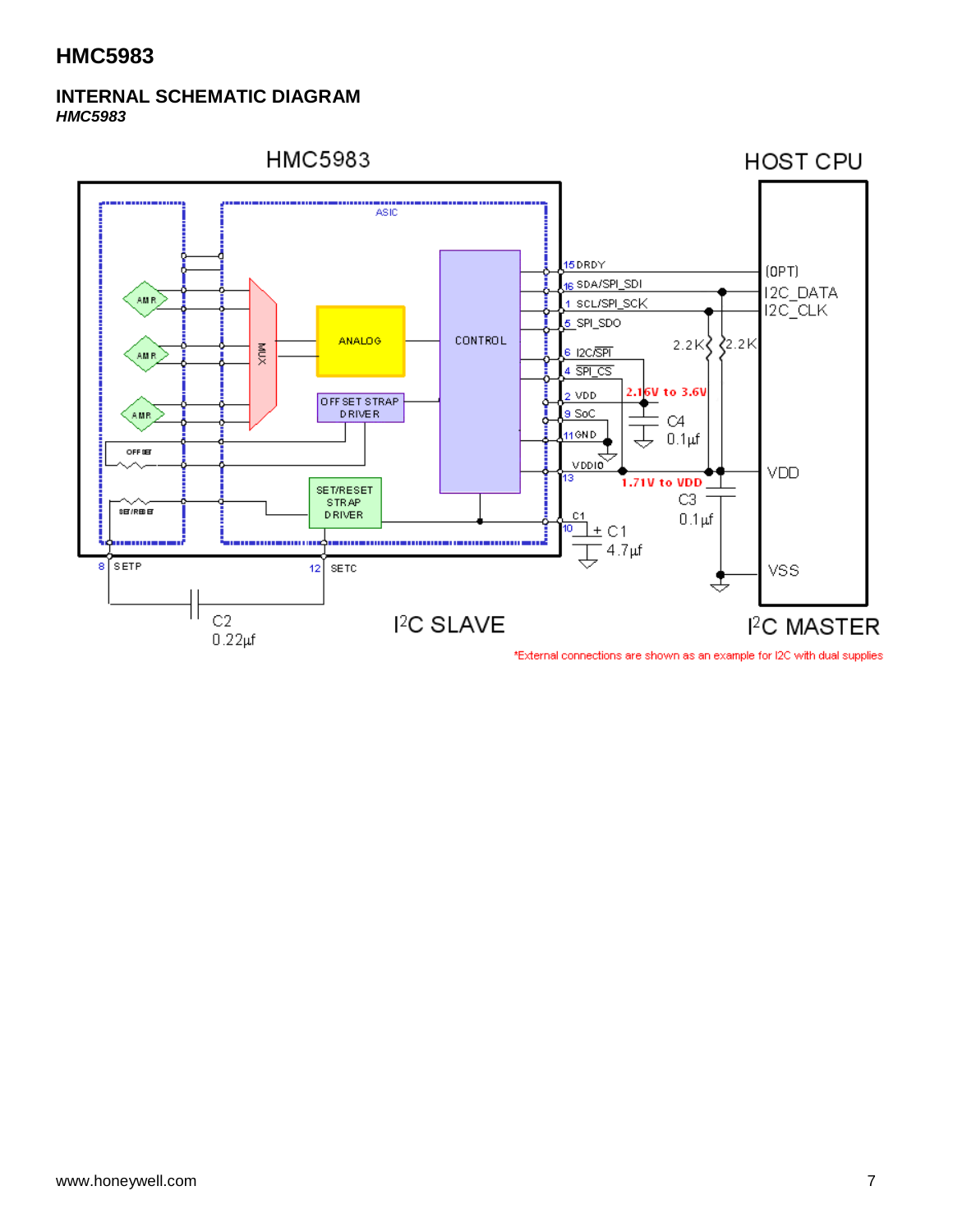### **DUAL SUPPLY REFERENCE DESIGN (I²C )**



### **SINGLE SUPPLY REFERENCE DESIGN (I²C )**

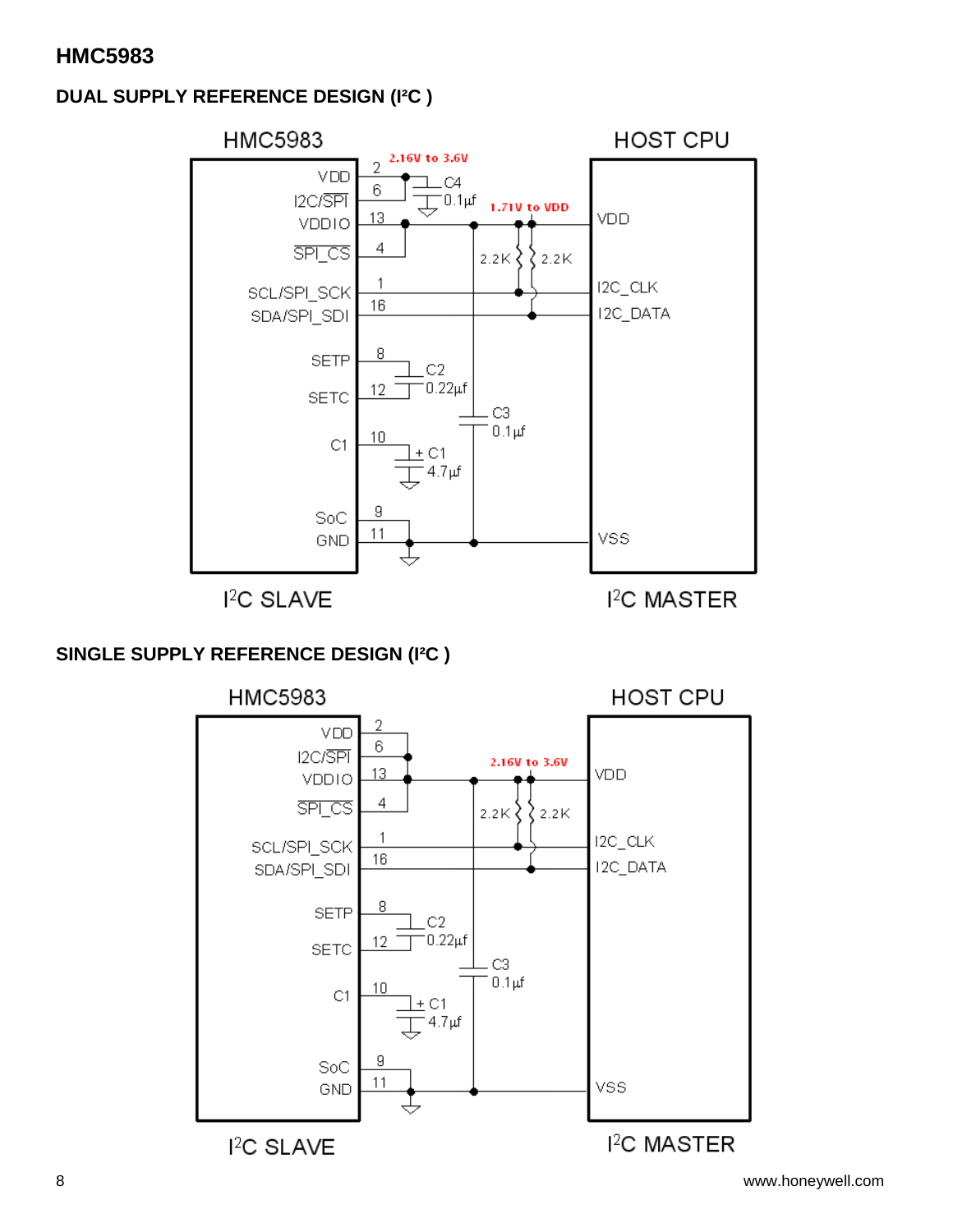### **DUAL SUPPLY REFERENCE DESIGN (SPI)**



SPI SLAVE

**SPI MASTER** 

### **SINGLE SUPPLY REFERENCE DESIGN (SPI)**

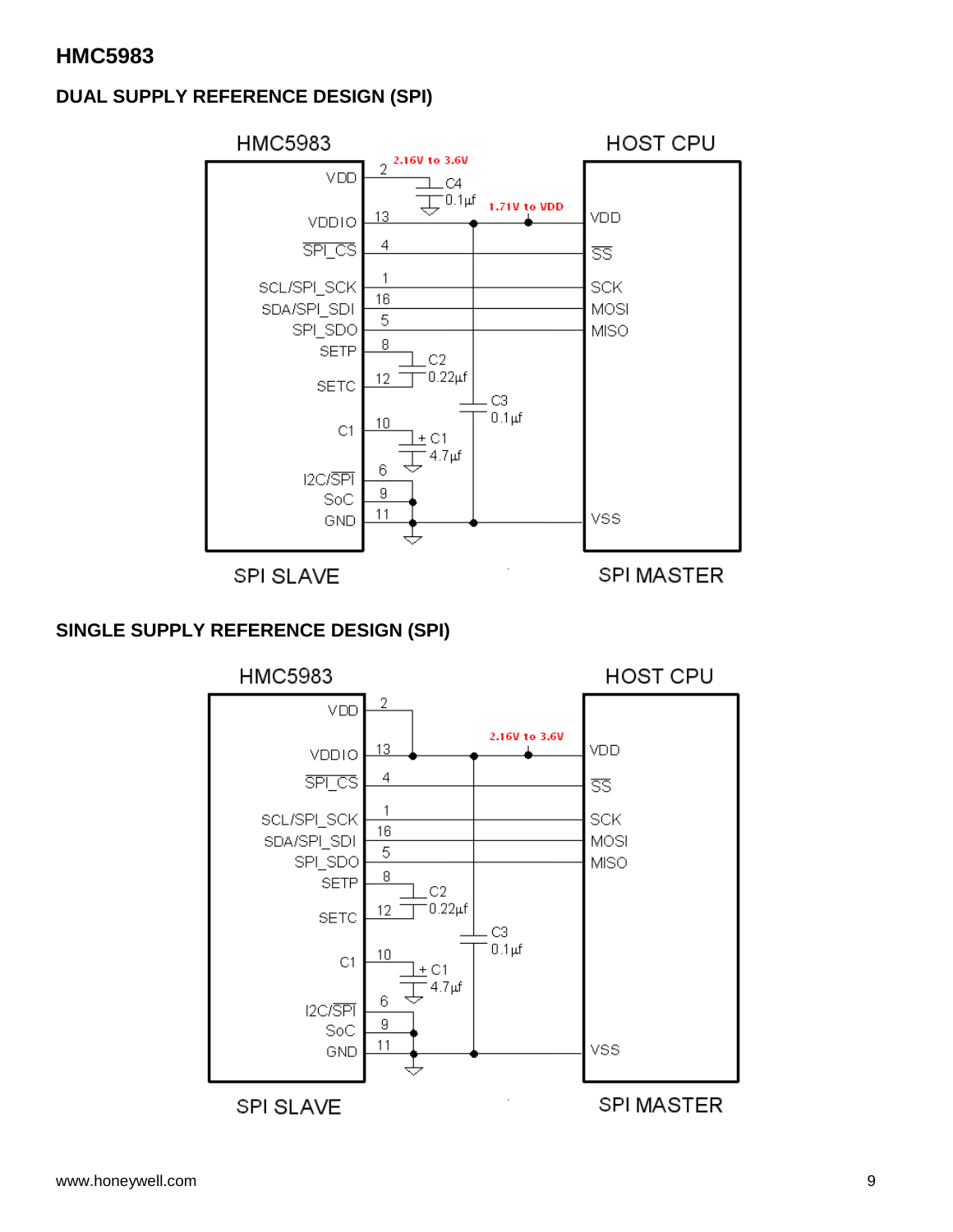### **PERFORMANCE**

The following graph(s) highlight HMC5983's performance.

#### **Typical Noise Floor (Field Resolution)**



### **BASIC DEVICE OPERATION**

#### **Anisotropic Magneto-Resistive Sensors**

The Honeywell HMC5983 magnetoresistive sensor circuit is a trio of sensors and application specific support circuits to measure magnetic fields. With power supply applied, the sensor converts any incident magnetic field in the sensitive axis directions to a differential voltage output. The magnetoresistive sensors are made of a nickel-iron (Permalloy) thin-film and patterned as a resistive strip element. In the presence of a magnetic field, a change in the bridge resistive elements causes a corresponding change in voltage across the bridge outputs.

These resistive elements are aligned together to have a common sensitive axis (indicated by arrows in the pinout diagram) that will provide positive voltage change with magnetic fields increasing in the sensitive direction. Because the output is only proportional to the magnetic field component along its axis, additional sensor bridges are placed at orthogonal directions to permit accurate measurement of magnetic field in any orientation.

#### **Self Test**

To check the HMC5983 for proper operation, a self test feature is incorporated in which the sensor is internally excited with a nominal magnetic field (in either positive or negative bias configuration). This field is then measured and reported. This function is enabled and the polarity is set by bits MS[n] in the configuration register A. An internal current source generates a DC current (about 10 mA) from the VDD supply. This DC current is applied to the offset straps of the magneto-resistive sensor, which creates an artificial magnetic field on the sensor. The difference of this measurement and the measurement of the ambient field will be put in the data output register for each of the three axes. By using this built-in function, the manufacturer can quickly verify the sensor's full functionality after the assembly without additional test setup. The self test results can also be used to estimate/compensate the sensor's sensitivity drift due to temperature.

For each "self test measurement", the ASIC:

- 1. Sends a "Set" pulse
- 2. Takes one measurement (M1)
- 3. Sends the  $(-10 \text{ mA})$  offset current to generate the  $(-1.1 \text{ Gauss})$  offset field and takes another measurement (M2)
- 4. Puts the difference of the two measurements in sensor's data output register:

**Output = [M2 – M1]** (i.e. output = offset field only)

See SELF TEST OPERATION section later in this datasheet for additional details.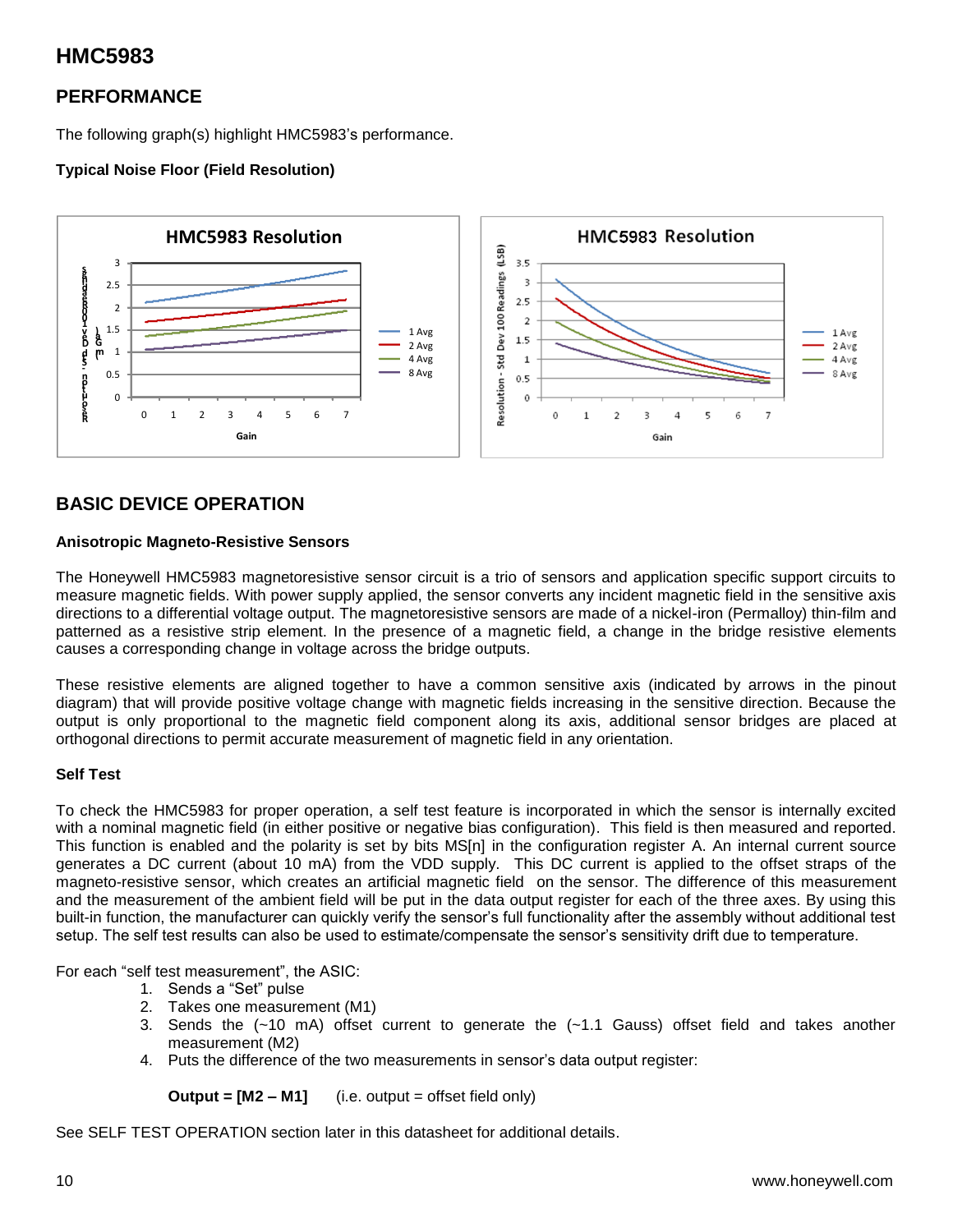#### **Power Management**

This device has two different domains of power supply. The first one is VDD that is the power supply for internal operations and the second one is VDDIO that is dedicated to IO interface. It is possible to work with VDDIO equal to VDD; Single Supply mode, or with VDDIO lower than VDD allowing HMC5983 to be compatible with other devices on board.

#### **Communication Bus Interface**

This device will be connected to a serial interface bus as a slave device under the control of a master device, such as the processor. Control of this device is carried out via I²C or SPI interfaces. Use pin 6 (I²C /~SPI) to select between I²C and SPI interface modes.

#### **I²C Interface**

This device is compliant with *I²C -Bus Specification*, document number: 9398 393 40011. As an I²C compatible device, this device has a 7-bit serial address and supports I²C protocols. This device supports standard, fast, and high speed modes, 100kHz, 400kHz, and 3400kHz, respectively. External pull-up resistors are required to support all these modes.

Activities required by the master (register read and write) have priority over internal activities, such as the measurement. The purpose of this priority is to not keep the master waiting and the I<sup>2</sup>C bus engaged for longer than necessary.

#### **SPI Interface**

This device is compliant with both 4-wire and 3-wire SPI interface standards. Selection 3-wire mode is by setting SIM (SPI serial interface mode selection) bit (MR2) in mode register to 1. See SPI Communication Protocol section later in this datasheet for additional details.

#### **Internal Clock**

The device has an internal clock for internal digital logic functions and timing management. This clock is not available to external usage.

#### **H-Bridge for Set/Reset Strap Drive**

The ASIC contains large switching FETs capable of delivering a large but brief pulse to the Set/Reset strap of the sensor. This strap is largely a resistive load. There is no need for an external Set/Reset circuit. The controlling of the Set/Reset function is done automatically by the ASIC for each measurement. One half of the difference from the measurements taken after a set pulse and after a reset pulse will be put in the data output register for each of the three axes. By doing so, the sensor's internal offset and its temperature dependence is removed/cancelled for all measurements. The set/reset pulses also effectively remove the past magnetic history (magnetism) in the sensor, if any.

For each "measurement", the ASIC:

- 1. Sends a "Set" pulse
- 2. Takes one measurement (Mset)
- 3. Sends a "Reset" pulse
- 4. Takes another measurement (Mreset)
- 5. Puts the following result in sensor's data output register:

#### **Output = [Mset – Mreset] / 2**

#### **Charge Current Limit**

The current that reservoir capacitor (C1) can draw when charging is limited for both single supply and dual supply configurations. This prevents drawing down the supply voltage (VDD).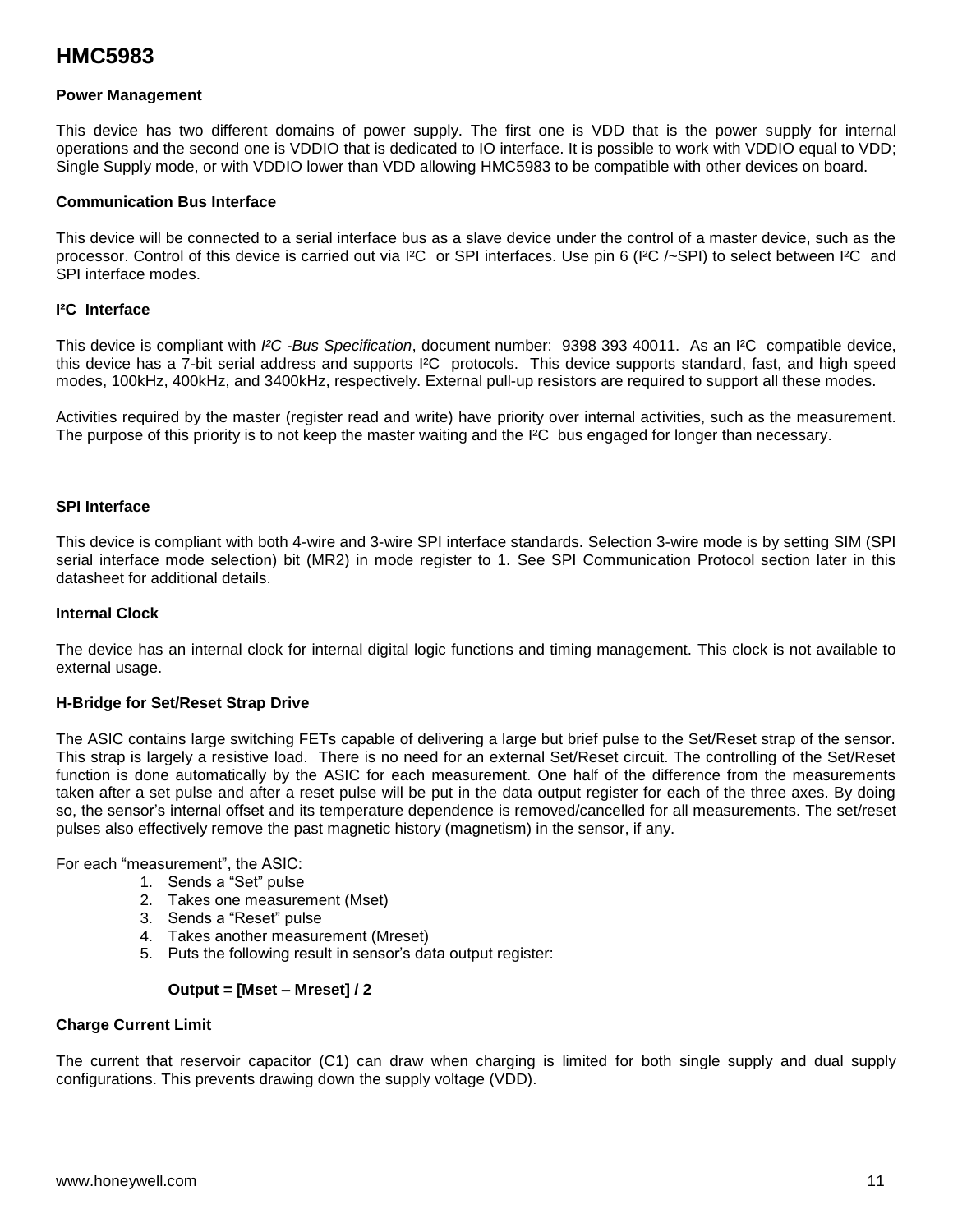#### **Temperature Compensation**

Temperature compensation of the measured magnetic data is enabled by default at the factory. Temperature measured by the built-in temperature sensor will be used to compensate the sensor's sensitivity change due to temperature based on the sensor's typical sensitivity temperature coefficient. The compensated data will be placed in the Data Output Registers automatically. . Temperature sensor must be enabled (set CRA7 =1) for compensation to work.

#### **Temperature Output**

HMC5983 has a built-in temperature sensor that its output can be enabled by setting bit 7 of Configuration Register A (CRA7). This bit is disabled at power-on by default. When this feature is enabled, a temperature measurement will be taken at each magnetic measurement and the output is placed in Temperature Output Registers (0x31 and 0x32).

#### **Automatic Offset Compensation**

HMC5983 automatically adjusts the sensor's internal (bridge) offset to zero before each measurement is taken. This feature allows the full dynamic range of the sensor to be available for measuring the external magnetic field. This feature is particularly important when the gain setting is high (lower GN#) because the dynamic range is smaller at higher gain. As long as the sensor does not saturate within the full range of the external field to be measured, higher gain usually means better resolution and better accuracy.

### **MODES OF OPERATION**

This device has several operating modes whose primary purpose is power management and is controlled by the Mode Register. This section describes these modes.

#### **Continuous-Measurement Mode**

During continuous-measurement mode, the device continuously makes measurements, at user selectable rate, and places measured data in data output registers. Data can be re-read from the data output registers if necessary; however, if the master does not ensure that the data register is accessed before the completion of the next measurement, the data output registers are updated with the new measurement. To conserve current between measurements, the device is placed in a state similar to idle mode, but the Mode Register is not changed to Idle Mode. That is, MD[n] bits are unchanged. Settings in the Configuration Register A affect the data output rate (bits DO[n]), the measurement configuration (bits MS[n]), when in continuous-measurement mode. All registers maintain values while in continuousmeasurement mode. The I²C bus is enabled for use by other devices on the network in while continuous-measurement mode.

#### **Single-Measurement Mode**

This is the default power-up mode. During single-measurement mode, the device makes a single measurement and places the measured data in data output registers. After the measurement is complete and output data registers are updated, the device is placed in idle mode, and the Mode Register *is* changed to idle mode by setting MD[n] bits. Settings in the configuration register affect the measurement configuration (bits MS[n]) when in single-measurement mode. All registers maintain values while in single-measurement mode. The I²C bus is enabled for use by other devices on the network while in single-measurement mode.

#### **Idle Mode**

During this mode the device is accessible through the I<sup>2</sup>C bus, but major sources of power consumption are disabled, such as, but not limited to, the ADC, the amplifier, and the sensor bias current. All registers maintain values while in idle mode. The I²C bus is enabled for use by other devices on the network while in idle mode.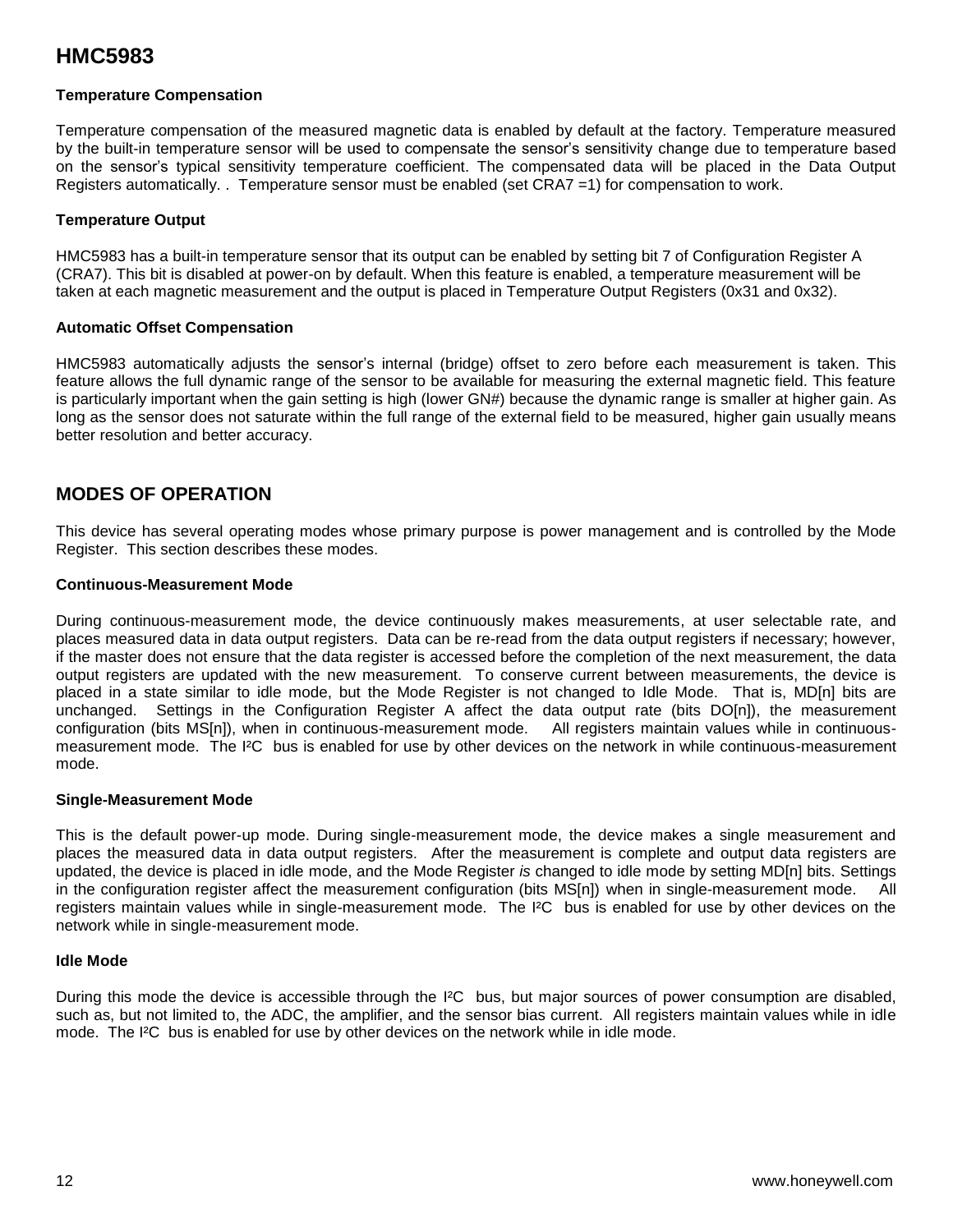### **REGISTERS**

This device is controlled and configured via a number of on-chip registers, which are described in this section. In the following descriptions, *set* implies a logic 1, and *reset* or *clear* implies a logic 0, unless stated otherwise.

#### **Register List**

The table below lists the registers and their access. All address locations are 8 bits.

| <b>Address Location</b> |      | <b>Name</b>                            | <b>Access</b> |
|-------------------------|------|----------------------------------------|---------------|
| 00                      | 0x00 | <b>Configuration Register A</b>        | Read/Write    |
| 01                      | 0x01 | <b>Configuration Register B</b>        | Read/Write    |
| 02                      | 0x02 | Mode Register                          | Read/Write    |
| 03                      | 0x03 | Data Output X MSB Register             | Read          |
| 04                      | 0x04 | Data Output X LSB Register             | Read          |
| 05                      | 0x05 | Data Output Z MSB Register             | Read          |
| 06                      | 0x06 | Data Output Z LSB Register             | Read          |
| 07                      | 0x07 | Data Output Y MSB Register             | Read          |
| 08                      | 0x08 | Data Output Y LSB Register             | Read          |
| 09                      | 0x09 | <b>Status Register</b>                 | Read          |
| 10                      | 0x0A | <b>Identification Register A</b>       | Read          |
| 11                      | 0x0B | <b>Identification Register B</b>       | Read          |
| 12                      | 0x0C | <b>Identification Register C</b>       | Read          |
| 49                      | 0x31 | <b>Temperature Output MSB Register</b> | Read          |
| 50                      | 0x32 | <b>Temperature Output LSB Register</b> | Read          |

#### Table2: Register List

#### **Register Access**

This section describes the process of reading from and writing to this device. The devices uses an address pointer to indicate which register location is to be read from or written to. These pointer locations are sent from the master to this slave device and succeed the 7-bit address (0x1E) plus 1 bit read/write identifier, i.e. 0x3D for read and 0x3C for write.

To minimize the communication between the master and this device, the address pointer updated automatically without master intervention. The register pointer will be incremented by 1 automatically after the current register has been read successfully.

The address pointer value itself cannot be read via the I²C bus.

Any attempt to read an invalid address location returns 0's, and any write to an invalid address location or an undefined bit within a valid address location is ignored by this device.

To move the address pointer to a random register location, first issue a "write" to that register location with no data byte following the commend. For example, to move the address pointer to register 10, send 0x3C 0x0A.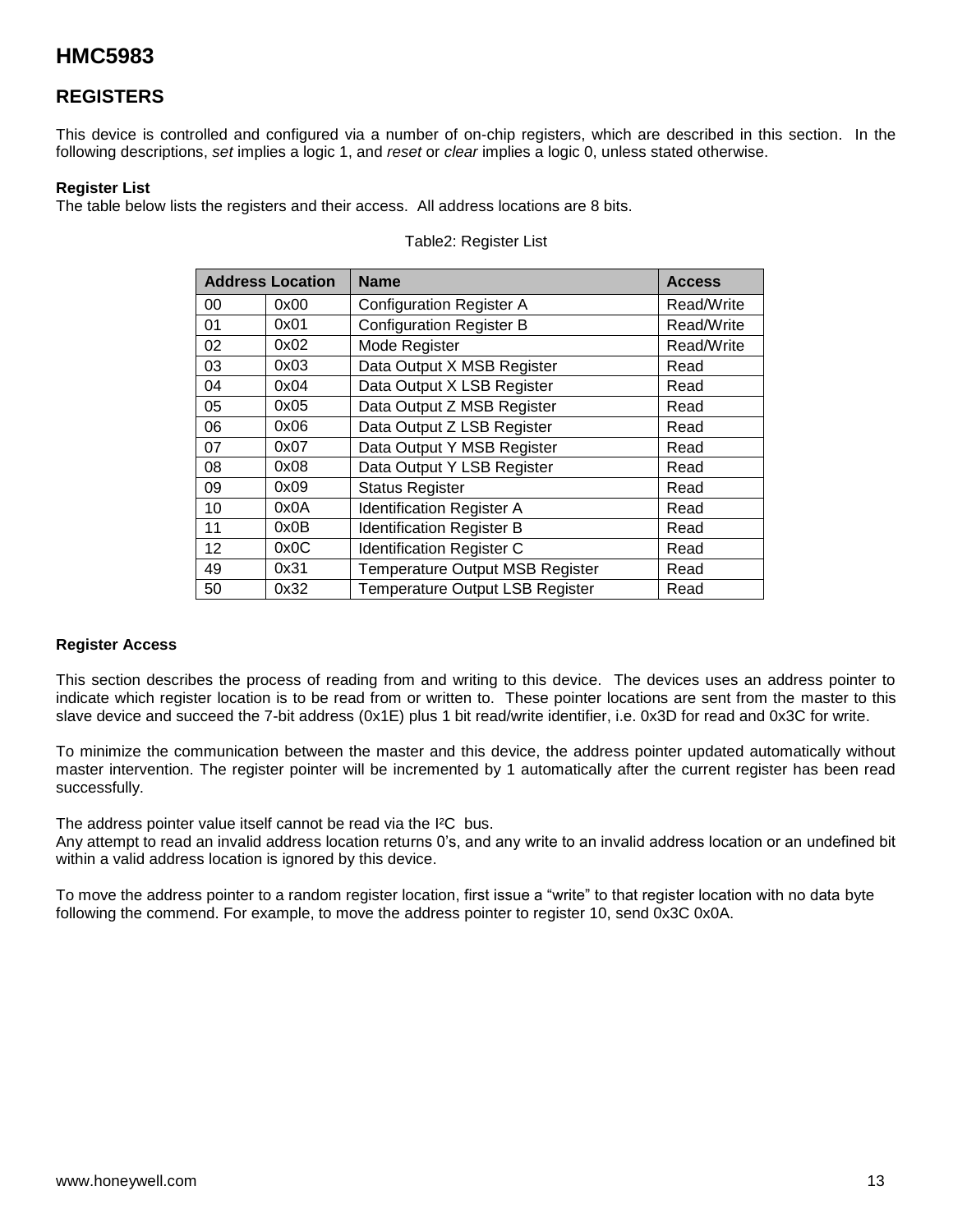#### **Configuration Register A**

The configuration register is used to configure the device for setting the data output rate and measurement configuration. CRA0 through CRA7 indicate bit locations, with *CRA* denoting the bits that are in the configuration register. CRA7 denotes the first bit of the data stream. The number in parenthesis indicates the default value of that bit.CRA default is 0x10.

#### Table 3: Configuration Register A

| <b>CRA7</b> | CRA6   | CRA5   | CRA4   | CRA3              | CRA <sub>2</sub> | CRA1    | <b>CRA0</b> |
|-------------|--------|--------|--------|-------------------|------------------|---------|-------------|
| (0)         | MA1(0) | MAO(0) | DO2(1) | $\vert$ DO1 $(0)$ | DOO(0)           | MS1 (0) | MSO(0)      |

#### Table 4: Configuration Register A Bit Designations

| Location     | <b>Name</b>                        | <b>Description</b>                                                                                                                                                                                          |
|--------------|------------------------------------|-------------------------------------------------------------------------------------------------------------------------------------------------------------------------------------------------------------|
| CRA7         | тs                                 | Set this bit to enable temperature sensor. Temperature<br>sensor will be measured at each magnetic measurement.<br>Enable Temperature sensor for automatic compensation of<br>Sensitivity over temperature. |
| CRA6 to CRA5 | MA1 to MA0                         | Select number of samples averaged (1 to 8) per<br>measurement output.<br>$00 = 1$ (Default); $01 = 2$ ; $10 = 4$ ; $11 = 8$                                                                                 |
| CRA4 to CRA2 | DO <sub>2</sub> to DO <sub>0</sub> | Data Output Rate Bits. These bits set the rate at which data<br>is written to all three data output registers.                                                                                              |
| CRA1 to CRA0 | MS1 to MS0                         | Measurement Configuration Bits. These bits define the<br>measurement flow of the device, specifically whether or not<br>to incorporate an applied bias into the measurement.                                |

The Table below shows all selectable output rates in continuous measurement mode. All three channels shall be measured within a given output rate. Other output rates with maximum rate of 160 Hz can be achieved by monitoring DRDY interrupt pin in single measurement mode.

#### Table 5: Data Output Rates

| DO <sub>2</sub> | DO <sub>1</sub> |   | DO0   Typical Data Output Rate (Hz) |
|-----------------|-----------------|---|-------------------------------------|
|                 | $\mathbf{0}$    | O | 0.75                                |
|                 | 0               |   | 1.5                                 |
|                 |                 | Ü | 3                                   |
|                 |                 |   | 7.5                                 |
|                 | O               | 0 | 15 (Default)                        |
|                 | O               |   | 30                                  |
|                 |                 | O | 75                                  |
|                 |                 |   | 220                                 |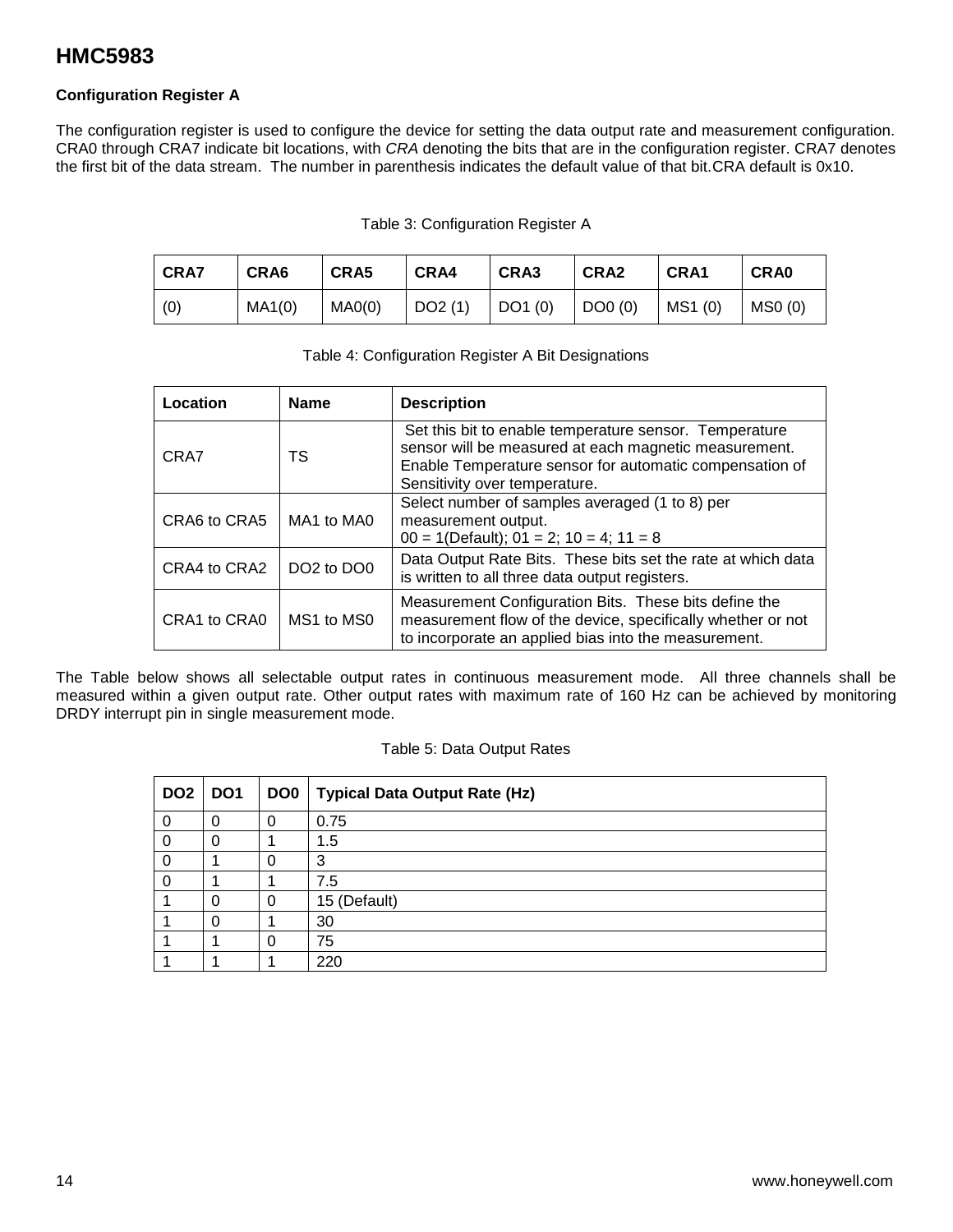#### Table 6: Measurement Modes

| MS <sub>1</sub> | <b>MSO</b> | <b>Measurement Mode</b>                                                                                                                                                                                                      |
|-----------------|------------|------------------------------------------------------------------------------------------------------------------------------------------------------------------------------------------------------------------------------|
| O               | 0          | Normal measurement configuration (Default). In normal measurement<br>configuration the device follows normal measurement flow. The positive and<br>negative pins of the resistive load are left floating and high impedance. |
|                 |            | Positive bias configuration for X, Y, and Z axes. In this configuration, a positive<br>current is forced across the resistive load for all three axes.                                                                       |
|                 | 0          | Negative bias configuration for X, Y and Z axes. In this configuration, a negative<br>current is forced across the resistive load for all three axes.                                                                        |
|                 |            | Temperature sensor only. Magnetic sensor will not be enabled during<br>measurement.                                                                                                                                          |

#### **Configuration Register B**

The configuration register B for setting the device gain. CRB0 through CRB7 indicate bit locations, with *CRB* denoting the bits that are in the configuration register. CRB7 denotes the first bit of the data stream. The number in parenthesis indicates the default value of that bit. CRB default is 0x20.

| Table 7: Configuration B Register |  |
|-----------------------------------|--|
|                                   |  |

| <b>CRB7</b> | CRB <sub>6</sub> | CRB5    | CRB4 | CRB3 | CRB <sub>2</sub> | CRB <sub>1</sub> | CRB <sub>0</sub> |
|-------------|------------------|---------|------|------|------------------|------------------|------------------|
| GN2 (0)     | GN1(0)           | GN0 (1) | (0)  | (0)  | (0)              | (0)              | (0)              |

| Table 8: Configuration Register B Bit |  |
|---------------------------------------|--|
|                                       |  |

| <b>Designations</b><br>Location | <b>Name</b> | <b>Description</b>                                                                                                              |
|---------------------------------|-------------|---------------------------------------------------------------------------------------------------------------------------------|
| CRB7 to CRB5                    | GN2 to GN0  | Gain Configuration Bits. These bits configure the gain for<br>the device. The gain configuration is common for all<br>channels. |
| CRB4 to CRB0                    | N/A         | These bits must be cleared for correct operation.                                                                               |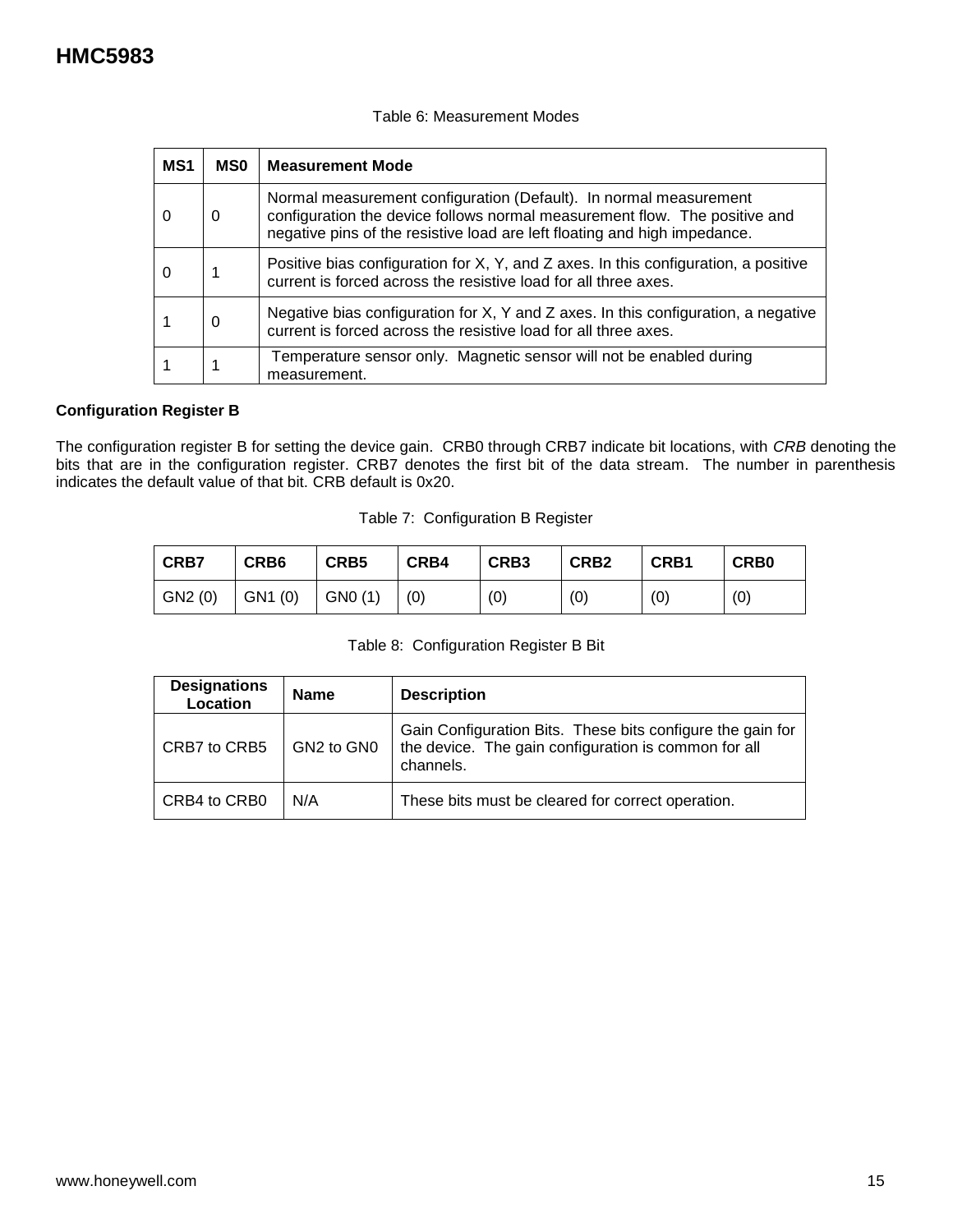The table below shows nominal gain settings. Use the "Gain" column to convert counts to Gauss. The "Digital Resolution" column is the theoretical value in term of milli-Gauss per count (LSb) which is the inverse of the values in the "Gain" column. The effective resolution of the usable signal also depends on the noise floor of the system, i.e.

Effective Resolution = Max (Digital Resolution, Noise Floor)

Choose a lower gain value (higher GN#) when total field strength causes overflow in one of the data output registers (saturation). Note that the very first measurement after a gain change maintains the same gain as the previous setting. The new gain setting is effective from the second measurement and on.

| GN <sub>2</sub> | GN <sub>1</sub> | GN <sub>0</sub> | Recommended<br><b>Sensor Field</b><br>Range | Gain<br>(LSb/<br>Gauss) | <b>Digital</b><br><b>Resolution</b><br>(mG/LSb) | <b>Output Range</b>               |
|-----------------|-----------------|-----------------|---------------------------------------------|-------------------------|-------------------------------------------------|-----------------------------------|
| $\Omega$        | $\Omega$        | $\Omega$        | $± 0.88$ Ga                                 | 1370                    | 0.73                                            | 0xF800-0x07FF<br>$(-2048 - 2047)$ |
| $\Omega$        | $\Omega$        | 1               | $± 1.3$ Ga                                  | 1090 (default)          | 0.92                                            | 0xF800-0x07FF<br>$(-2048 - 2047)$ |
| $\Omega$        | 1               | $\Omega$        | $± 1.9$ Ga                                  | 820                     | 1.22                                            | 0xF800-0x07FF<br>$(-2048 - 2047)$ |
| $\Omega$        | 1               | 1               | $± 2.5$ Ga                                  | 660                     | 1.52                                            | 0xF800-0x07FF<br>$(-2048 - 2047)$ |
| 1               | $\Omega$        | $\Omega$        | $± 4.0$ Ga                                  | 440                     | 2.27                                            | 0xF800-0x07FF<br>$(-2048 - 2047)$ |
| 1               | $\Omega$        | 1               | $± 4.7$ Ga                                  | 390                     | 2.56                                            | 0xF800-0x07FF<br>$(-2048 - 2047)$ |
| 1               | 1               | $\Omega$        | $± 5.6$ Ga                                  | 330                     | 3.03                                            | 0xF800-0x07FF<br>$(-2048 - 2047)$ |
| 1               | 1               | 1               | $± 8.1$ Ga                                  | 230                     | 4.35                                            | 0xF800-0x07FF<br>(-2048–2047)     |

|  | Table 9: Gain Settings |
|--|------------------------|
|  |                        |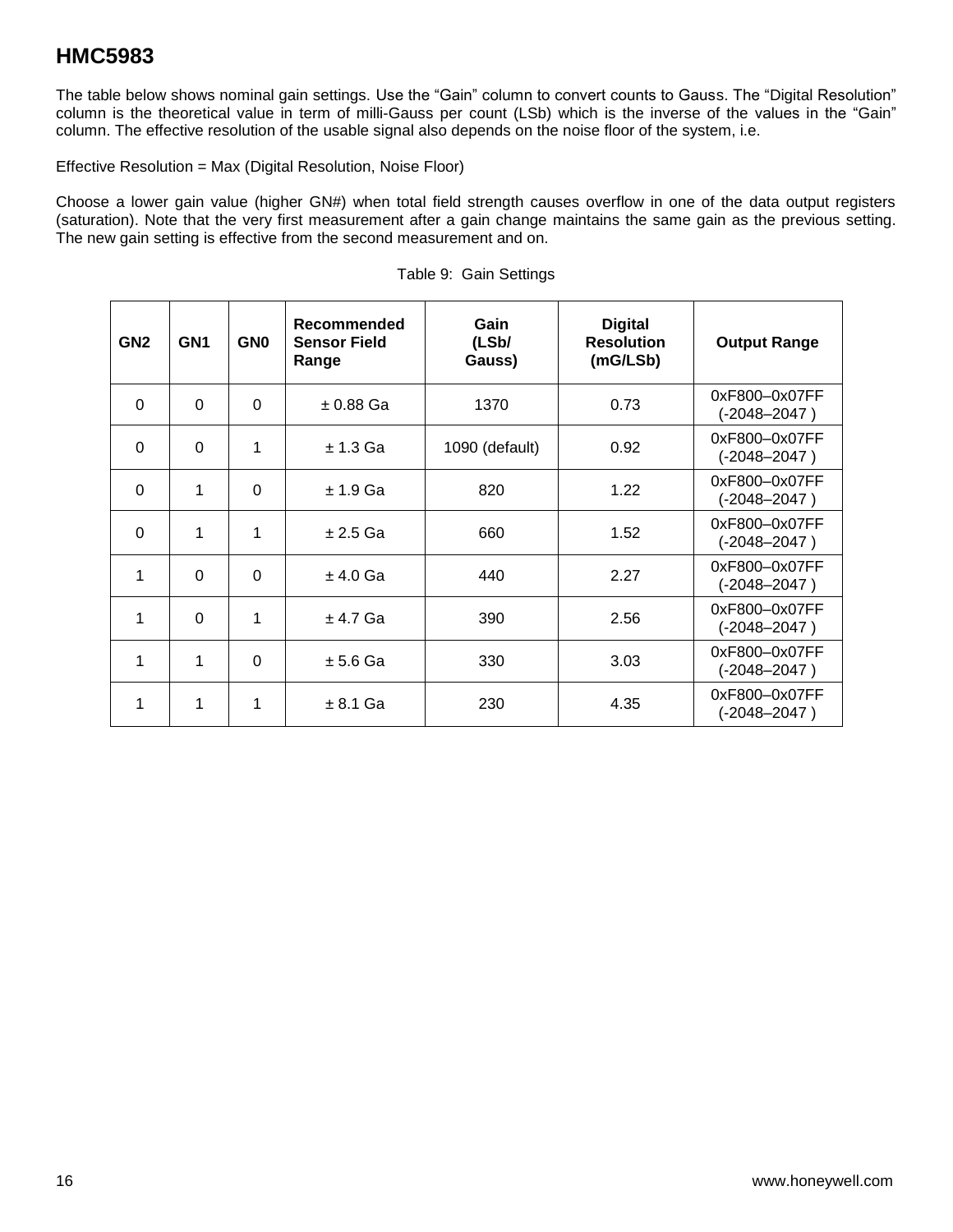#### **Mode Register**

The mode register is an 8-bit register from which data can be read or to which data can be written. This register is used to select the operating mode of the device. MR0 through MR7 indicate bit locations, with *MR* denoting the bits that are in the mode register. MR7 denotes the first bit of the data stream. The number in parenthesis indicates the default value of that bit. Mode register default is 0x01.

#### Table 10: Mode Register

| MR7 | MR <sub>6</sub> | MR <sub>5</sub> | MR4 | MR <sub>3</sub> | MR <sub>2</sub> | MR <sub>1</sub> | <b>MR0</b> |
|-----|-----------------|-----------------|-----|-----------------|-----------------|-----------------|------------|
| (0) | (0)             | (0)             | (0) | (0)             | (0)             | MD1(0)          | MDO(1)     |

| Location        | <b>Name</b>   | <b>Description</b>                                                                         |
|-----------------|---------------|--------------------------------------------------------------------------------------------|
| MR7             | <b>HS</b>     | Set this pin to enable I <sup>2</sup> C High Speed mode, 3400 kHz.                         |
| MR6             | N/A           | Clear this bit for correct operation.                                                      |
| MR5             | LP.           | Lowest power mode. When set, ODR=0.75 Hz, and<br>Averaging $= 1$ .                         |
| MR4             | N/A           | This bit has no functionality.                                                             |
| MR3             | N/A           | Clear this bit for correct operation.                                                      |
| MR <sub>2</sub> | <b>SIM</b>    | SPI serial interface mode selection:<br>0: 4-wire SPI interface<br>1: 3-wire SPI interface |
| MR1 to<br>MR0   | MD1 to<br>MD0 | Mode Select Bits. These bits select the operation mode of<br>this device.                  |

|  | Table 11: Mode Register Bit Designations |  |
|--|------------------------------------------|--|
|  |                                          |  |

#### Table 12: Operating Modes

| MD1 | MD0 | <b>Operating Mode</b>                                                                                                                                                                                                                                                                                                                                                                                                                                                                                                                                             |
|-----|-----|-------------------------------------------------------------------------------------------------------------------------------------------------------------------------------------------------------------------------------------------------------------------------------------------------------------------------------------------------------------------------------------------------------------------------------------------------------------------------------------------------------------------------------------------------------------------|
| 0   | 0   | Continuous-Measurement Mode. In continuous-measurement mode,<br>the device continuously performs measurements and places the<br>result in the data register. RDY goes high when new data is placed<br>in all three registers. After a power-on or a write to the mode or<br>configuration register, the first measurement set is available from all<br>three data output registers after a period of $2/f_{\text{DO}}$ and subsequent<br>measurements are available at a frequency of $f_{\text{DO}}$ , where $f_{\text{DO}}$ is the<br>frequency of data output. |
| ∩   |     | Single-Measurement Mode (Default). When single-measurement<br>mode is selected, device performs a single measurement, sets RDY<br>high and returned to idle mode. Mode register returns to idle mode<br>bit values. The measurement remains in the data output register and<br>RDY remains high until the data output register is read or another<br>measurement is performed.                                                                                                                                                                                    |
|     | 0   | Idle Mode. Device is placed in idle mode.                                                                                                                                                                                                                                                                                                                                                                                                                                                                                                                         |
|     |     | Idle Mode. Device is placed in idle mode.                                                                                                                                                                                                                                                                                                                                                                                                                                                                                                                         |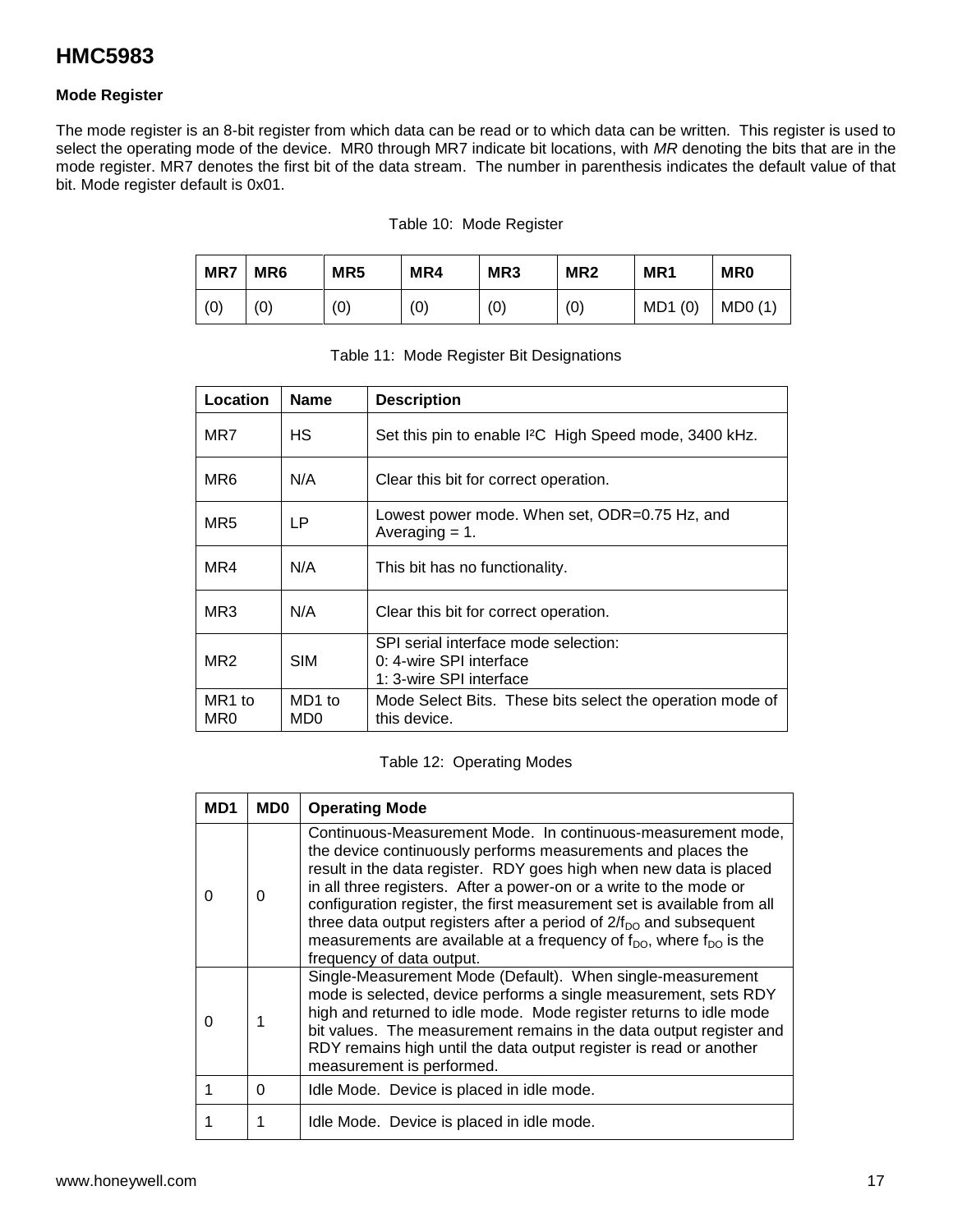#### **Data Output X Registers A and B**

The data output X registers are two 8-bit registers, data output register A and data output register B. These registers store the measurement result from channel X. Data output X register A contains the MSB from the measurement result, and data output X register B contains the LSB from the measurement result. The value stored in these two registers is a 16-bit value in 2's complement form, whose range is 0xF800 to 0x07FF. DXRA0 through DXRA7 and DXRB0 through DXRB7 indicate bit locations, with *DXRA* and *DXRB* denoting the bits that are in the data output X registers. DXRA7 and DXRB7 denote the first bit of the data stream. The number in parenthesis indicates the default value of that bit.

In the event the ADC reading overflows or underflows for the given channel, or if there is a math overflow during the bias measurement, this data register will contain the value -4096. This register value will clear when after the next valid measurement is made.

| <b>DXRA7</b> | DXRA6 | DXRA5 | DXRA4 | <b>DXRA3</b> | DXRA2 | DXRA1 | DXRA0        |
|--------------|-------|-------|-------|--------------|-------|-------|--------------|
| (0)          | (0)   | (0)   | (0)   | (0)          | (0)   | (0)   | (0)          |
| <b>DXRB7</b> | DXRB6 | DXRB5 | DXRB4 | DXRB3        | DXRB2 | DXRB1 | <b>DXRB0</b> |
| (0)          | (0)   | (0)   | (0)   | (0)          | (0)   | (0)   | (0)          |

| Table 13: Data Output X Registers A and B |  |  |  |  |  |  |
|-------------------------------------------|--|--|--|--|--|--|
|-------------------------------------------|--|--|--|--|--|--|

#### **Data Output Y Registers A and B**

The data output Y registers are two 8-bit registers, data output register A and data output register B. These registers store the measurement result from channel Y. Data output Y register A contains the MSB from the measurement result, and data output Y register B contains the LSB from the measurement result. The value stored in these two registers is a 16-bit value in 2's complement form, whose range is 0xF800 to 0x07FF. DYRA0 through DYRA7 and DYRB0 through DYRB7 indicate bit locations, with *DYRA* and *DYRB* denoting the bits that are in the data output Y registers. DYRA7 and DYRB7 denote the first bit of the data stream. The number in parenthesis indicates the default value of that bit.

In the event the ADC reading overflows or underflows for the given channel, or if there is a math overflow during the bias measurement, this data register will contain the value -4096. This register value will clear when after the next valid measurement is made.

| <b>DYRA7</b> | DYRA6        | DYRA5 | DYRA4 | DYRA3        | DYRA2 | DYRA1 | DYRA0        |
|--------------|--------------|-------|-------|--------------|-------|-------|--------------|
| (0)          | (0)          | (0)   | (0)   | (0)          | (0)   | (0)   | (0)          |
| <b>DYRB7</b> | <b>DYRB6</b> | DYRB5 | DYRB4 | <b>DYRB3</b> | DYRB2 | DYRB1 | <b>DYRB0</b> |
| (0)          | (0)          | (0)   | (0)   | (0)          | (0)   | (0)   | (0)          |

| Table 14: Data Output Y Registers A and B |  |  |  |  |  |  |
|-------------------------------------------|--|--|--|--|--|--|
|-------------------------------------------|--|--|--|--|--|--|

#### **Data Output Z Registers A and B**

The data output Z registers are two 8-bit registers, data output register A and data output register B. These registers store the measurement result from channel Z. Data output Z register A contains the MSB from the measurement result, and data output Z register B contains the LSB from the measurement result. The value stored in these two registers is a 16-bit value in 2's complement form, whose range is 0xF800 to 0x07FF. DZRA0 through DZRA7 and DZRB0 through DZRB7 indicate bit locations, with *DZRA* and *DZRB* denoting the bits that are in the data output Z registers. DZRA7 and DZRB7 denote the first bit of the data stream. The number in parenthesis indicates the default value of that bit.

In the event the ADC reading overflows or underflows for the given channel, or if there is a math overflow during the bias measurement, this data register will contain the value -4096. This register value will clear when after the next valid measurement is made.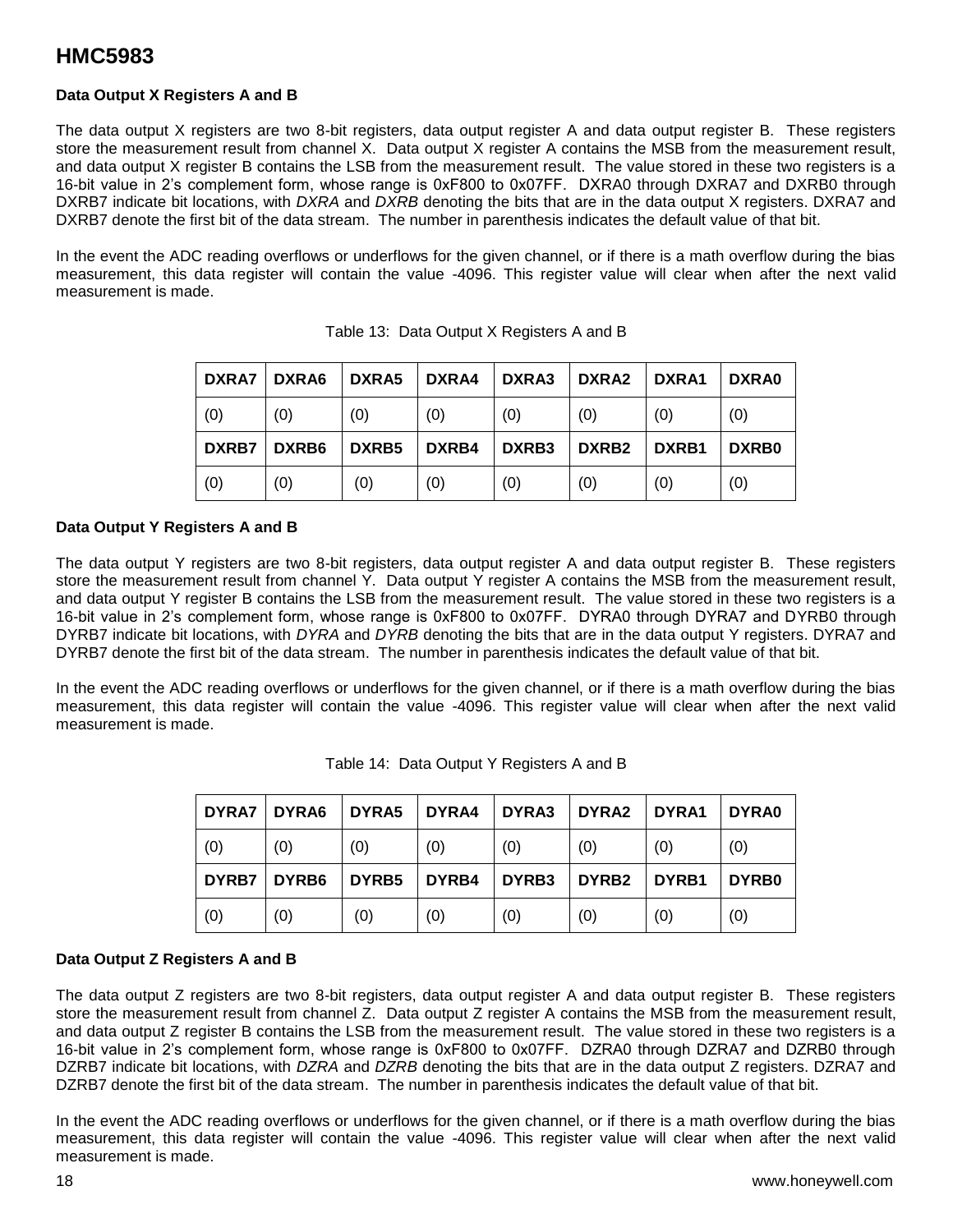| DZRA7 | DZRA6 | DZRA5             | DZRA4 | DZRA3 | DZRA2             | DZRA1 | DZRA0 |
|-------|-------|-------------------|-------|-------|-------------------|-------|-------|
| (0)   | (0)   | (0)               | (0)   | (0)   | (0)               | (0)   | (0)   |
| DZRB7 | DZRB6 | DZRB <sub>5</sub> | DZRB4 | DZRB3 | DZRB <sub>2</sub> | DZRB1 | DZRB0 |
| (0)   | (0)   | (0)               | (0)   | (0)   | (0)               | (0)   | (0)   |

Table 15: Data Output Z Registers A and B

#### **Data Output Register Operation**

When one or more of the output registers are read, new data cannot be placed in any of the output data registers until all six data output registers are read. This requirement also impacts DRDY and RDY, which cannot be cleared until new data is placed in all the output registers.

#### **Status Register**

The status register is an 8-bit read-only register. This register is used to indicate device status. SR0 through SR7 indicate bit locations, with *SR* denoting the bits that are in the status register. SR7 denotes the first bit of the data stream.

Table 16: Status Register

| SR7 | SR <sub>6</sub> | SR <sub>5</sub> | SR4 | SR <sub>3</sub> | SR <sub>2</sub> | SR <sub>1</sub> | SR <sub>0</sub> |
|-----|-----------------|-----------------|-----|-----------------|-----------------|-----------------|-----------------|
| (0) | (0)             | (0)             | (0) | (0)             | (0)             | LOCK(0)         | ROY(0)          |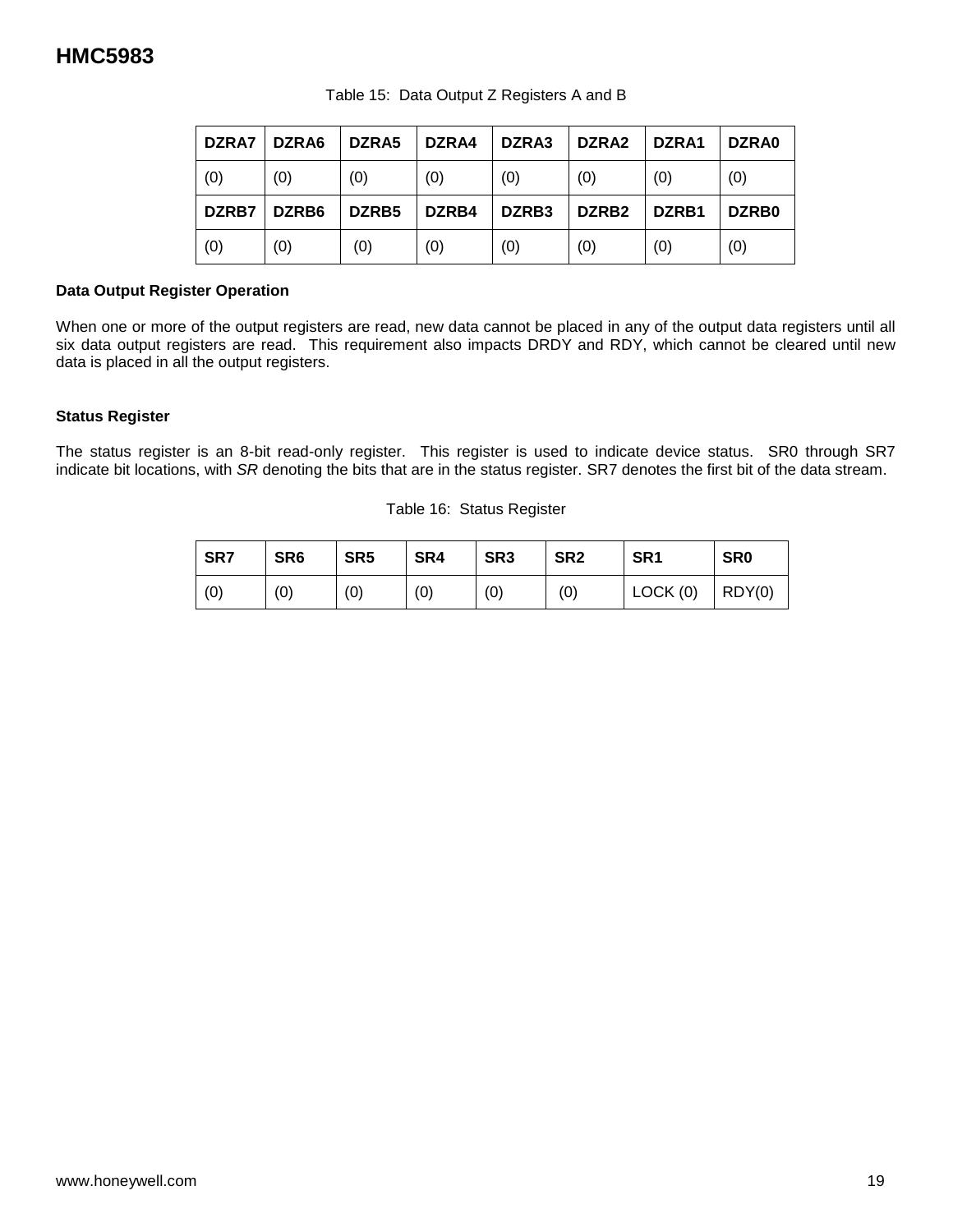| Location                              | <b>Name</b> | <b>Description</b>                                                                                                                                                                                                                                                                                                                                                                                                                                                                                                          |
|---------------------------------------|-------------|-----------------------------------------------------------------------------------------------------------------------------------------------------------------------------------------------------------------------------------------------------------------------------------------------------------------------------------------------------------------------------------------------------------------------------------------------------------------------------------------------------------------------------|
| SR7 to<br>SR <sub>5</sub>             | $\Omega$    | These bits are reserved.                                                                                                                                                                                                                                                                                                                                                                                                                                                                                                    |
| SR4                                   | <b>DOW</b>  | Data Over Written. Set when the measurement data are<br>not read before the subsequent data measurements are<br>posted to the output registers. This happens when master<br>device skips reading one or more data samples. Bit is<br>cleared at the beginning of a data read.                                                                                                                                                                                                                                               |
| DR <sub>3</sub> to<br>DR <sub>2</sub> | N/A         | Reserved.                                                                                                                                                                                                                                                                                                                                                                                                                                                                                                                   |
| SR <sub>1</sub>                       | <b>LOCK</b> | Data output register lock. This bit is set when:<br>1.some but not all of of the six data output registers have<br>been read.<br>2. Mode register has been read.<br>When this bit is set, the six data output registers are locked<br>and any new data will not be placed in these register until<br>one of these conditions are met:<br>1.all six bytes have been read and the next measurement<br>starts,<br>2. The mode register is written,<br>3. The measurement configuration (CRA) is written,<br>4. Power is reset. |
| SR <sub>0</sub>                       | <b>RDY</b>  | Ready Bit. Set when data is written to all six data registers.<br>Cleared when device initiates a write to the data output<br>registers and after one or more of the data output registers<br>are written to. When RDY bit is clear it shall remain cleared<br>for $>200$ µs. DRDY pin can be used as an alternative to<br>the status register for monitoring the device for<br>measurement data.                                                                                                                           |

#### Table 17: Status Register Bit Designations

#### **Identification Register A**

The identification register A is used to identify the device. IRA0 through IRA7 indicate bit locations, with *IRA* denoting the bits that are in the identification register A. IRA7 denotes the first bit of the data stream. The number in parenthesis indicates the default value of that bit.

The identification value for this device is stored in this register. This is a read-only register. Register values. ASCII value *H*

| <b>IRA7   IRA6</b> | IRA5 | IRA4 | IRA3 | IRA <sub>2</sub> | IRA1 | IRA0 |
|--------------------|------|------|------|------------------|------|------|
|                    |      |      |      |                  |      |      |

|  | Table 18: Identification Register A Default Values |  |  |  |
|--|----------------------------------------------------|--|--|--|
|--|----------------------------------------------------|--|--|--|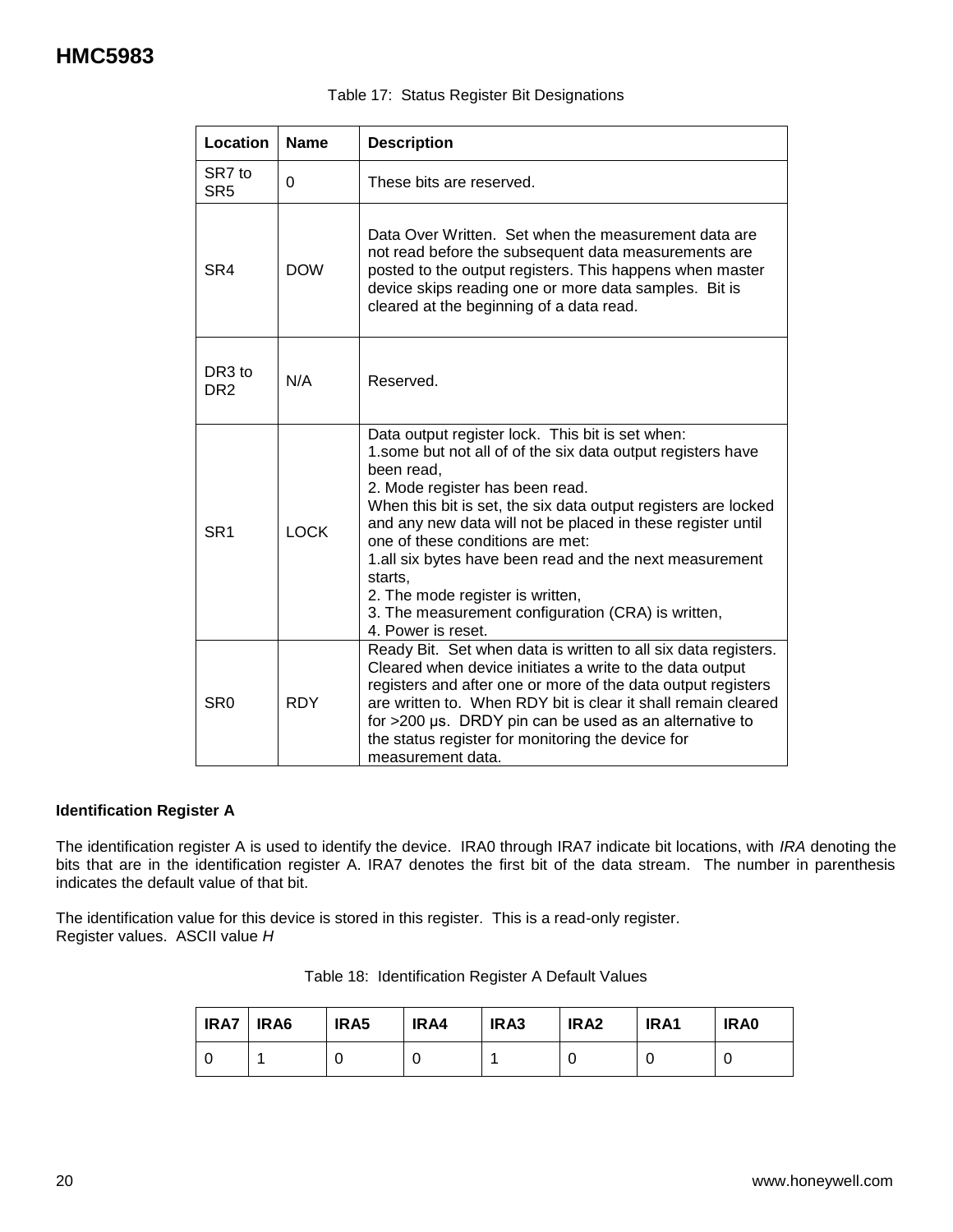#### **Identification Register B**

The identification register B is used to identify the device. IRB0 through IRB7 indicate bit locations, with *IRB* denoting the bits that are in the identification register A. IRB7 denotes the first bit of the data stream.

Register values. ASCII value *4*

|  | Table 19: Identification Register B Default Values |  |  |  |
|--|----------------------------------------------------|--|--|--|
|--|----------------------------------------------------|--|--|--|

| <b>IRB7</b> | IRB <sub>6</sub> | IRB <sub>5</sub> | IRB4 | IRB <sub>3</sub> | IRB <sub>2</sub> | IRB1 | IRB <sub>0</sub> |
|-------------|------------------|------------------|------|------------------|------------------|------|------------------|
|             |                  |                  |      |                  |                  |      |                  |

#### **Identification Register C**

The identification register C is used to identify the device. IRC0 through IRC7 indicate bit locations, with *IRC* denoting the bits that are in the identification register A. IRC7 denotes the first bit of the data stream.

Register values. ASCII value *3*

Table 20: Identification Register C Default Values

| <b>IRC7</b> | IRC6 | IRC5 | IRC4 | IRC <sub>3</sub> | IRC <sub>2</sub> | IRC1 | <b>IRC0</b> |
|-------------|------|------|------|------------------|------------------|------|-------------|
|             |      |      |      |                  |                  |      |             |

#### **Temperature Output Registers H and L**

The temperature output registers are two 8-bit registers, temperature output register H and temperature output register L. These registers store the measurement result from the internal temperature sensor. Temperature output register H contains the MSB from the measurement result, and temperature output register L contains the LSB from the measurement result. The value stored in these two registers is a 16-bit value in 2's complement form, whose range is 0xF800 to 0x07FF. TEMPH0 through TEMPH7 and TEMPL0 through TEMPL7 indicate bit locations, with *TEMPH* and *TEMPL* denoting the bits that are in the temperature output registers. TEMPH7 and TEMPL7 denote the first bit of the data stream. The number in parenthesis indicates the default value of that bit.

Table 21: Temperature Output Registers H and L

| <b>TEMPH7</b> | <b>TEMPH 6</b> | <b>TEMPH 5</b> | <b>TEMPH 4</b> | <b>TEMPH 3</b> | <b>TEMPH 2</b> | <b>TEMPH1</b> | TEMPH 0        |
|---------------|----------------|----------------|----------------|----------------|----------------|---------------|----------------|
| (0)           | (0)            | (0)            | (0)            | (0)            | (0)            | (0)           | (0)            |
| <b>TEMPL7</b> | <b>TEMPL 6</b> | <b>TEMPL 5</b> | <b>TEMPL4</b>  | <b>TEMPL3</b>  | <b>TEMPL 2</b> | <b>TEMPL1</b> | <b>TEMPL 0</b> |
| (0)           | (0)            | (0)            | (0)            | (0)            | (0)            | (0)           | (0)            |

Temperature output in  $\mathrm{^{\circ}C}$  is related to the temperature output register values as follows.

Temperature = (MSB  $*$  2^8 + LSB) / (2^4  $*$  8) + 25 in  $°C$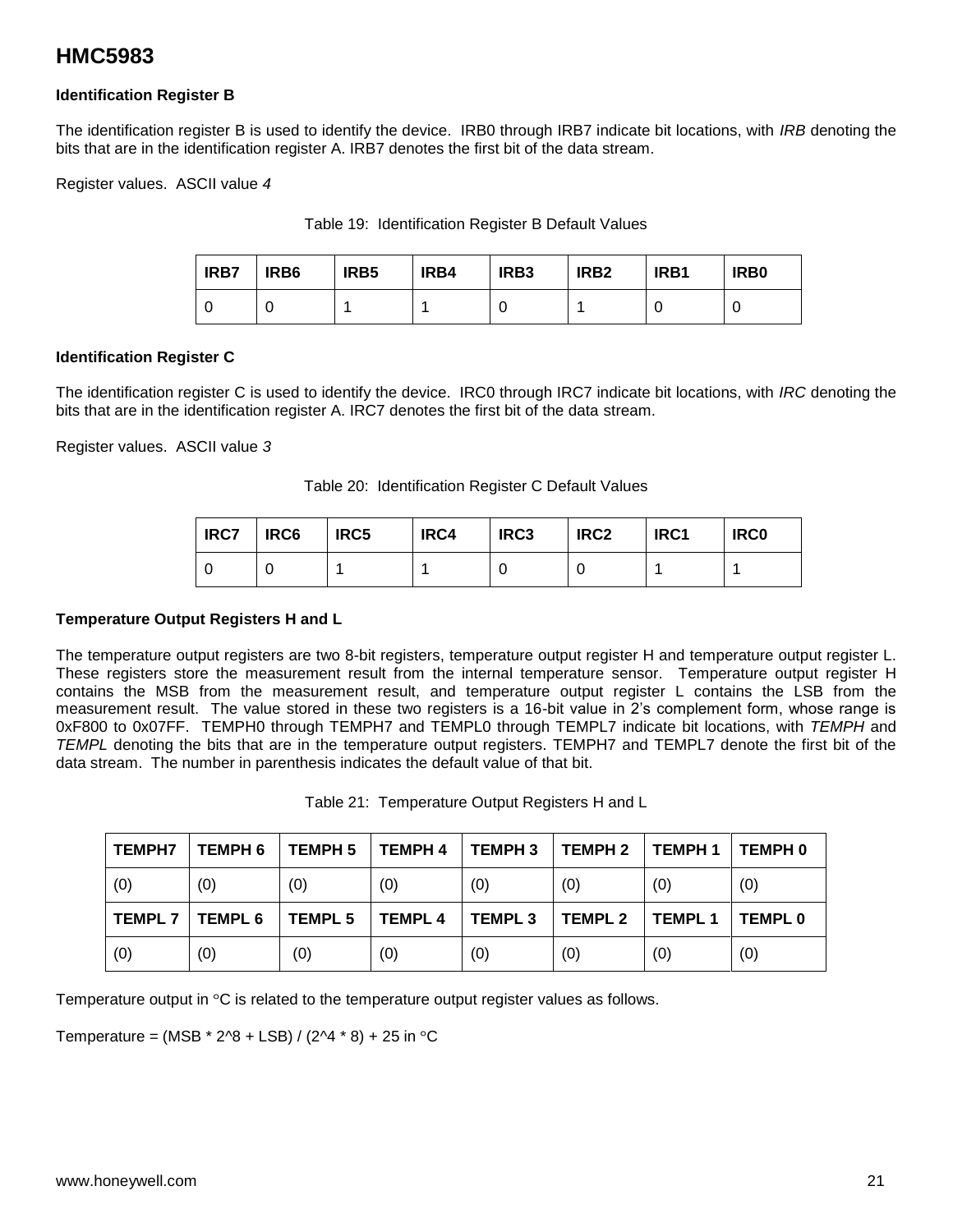### **I²C COMMUNICATION PROTOCOL**

If selected, the HMC5983 communicates via a two-wire I²C bus system as a slave device. The HMC5983 uses a simple protocol with the interface protocol defined by the I²C bus specification, and by this document. The data rate is at the standard-mode 100kbps, 400kbps, or 3400kbps rates as defined in the I²C Bus Specifications. The bus bit format is an 8 bit Data/Address send and a 1-bit acknowledge bit. The format of the data bytes (payload) shall be case sensitive ASCII characters or binary data to the HMC5983 slave, and binary data returned. Negative binary values will be in two's complement form. The default (factory) HMC5983 8-bit slave address is 0x3C for write operations, or 0x3D for read operations.

The HMC5983 Serial Clock (SCL) and Serial Data (SDA) lines require resistive pull-ups (Rp) between the master device (usually a host microprocessor) and the HMC5983. Pull-up resistance values of about 2.2K to 10K ohms are recommended with a nominal VDDIO voltage. Other resistor values may be used as defined in the I²C Bus Specifications that can be tied to VDDIO.

The SCL and SDA lines in this bus specification may be connected to multiple devices. The bus can be a single master to multiple slaves, or it can be a multiple master configuration. All data transfers are initiated by the master device, which is responsible for generating the clock signal, and the data transfers are 8 bit long. All devices are addressed by I²C 's unique 7-bit address. After each 8-bit transfer, the master device generates a  $9<sup>th</sup>$  clock pulse, and releases the SDA line. The receiving device (addressed slave) will pull the SDA line low to acknowledge (ACK) the successful transfer or leave the SDA high to negative acknowledge (NACK).

Per the I²C spec, all transitions in the SDA line must occur when SCL is low. This requirement leads to two unique conditions on the bus associated with the SDA transitions when SCL is high. Master device pulling the SDA line low while the SCL line is high indicates the Start (S) condition, and the Stop (P) condition is when the SDA line is pulled high while the SCL line is high. The I²C protocol also allows for the Restart condition in which the master device issues a second start condition without issuing a stop.

All bus transactions begin with the master device issuing the start sequence followed by the slave address byte. The address byte contains the slave address; the upper 7 bits (bits7-1), and the Least Significant bit (LSb). The LSb of the address byte designates if the operation is a read (LSb=1) or a write (LSb=0). At the  $9<sup>th</sup>$  clock pulse, the receiving slave device will issue the ACK (or NACK). Following these bus events, the master will send data bytes for a write operation, or the slave will clock out data with a read operation. All bus transactions are terminated with the master issuing a stop sequence.

I²C bus control can be implemented with either hardware logic or in software. Typical hardware designs will release the SDA and SCL lines as appropriate to allow the slave device to manipulate these lines. In a software implementation, care must be taken to perform these tasks in code.

### **SPI COMMUNICATION PROTOCOL**

If selected, the HMC5983 communicates via a 3-wire or 4-wire SPI bus as a slave device. The SPI allows writing and reading the registers of the device.

The standard Serial Interface interacts with the outside world with 4 wires: **CS**, **SCK, SDI** and **SDO** that correspond to commonly used notations **SS, SCK, MOSI and MISO,** respectively.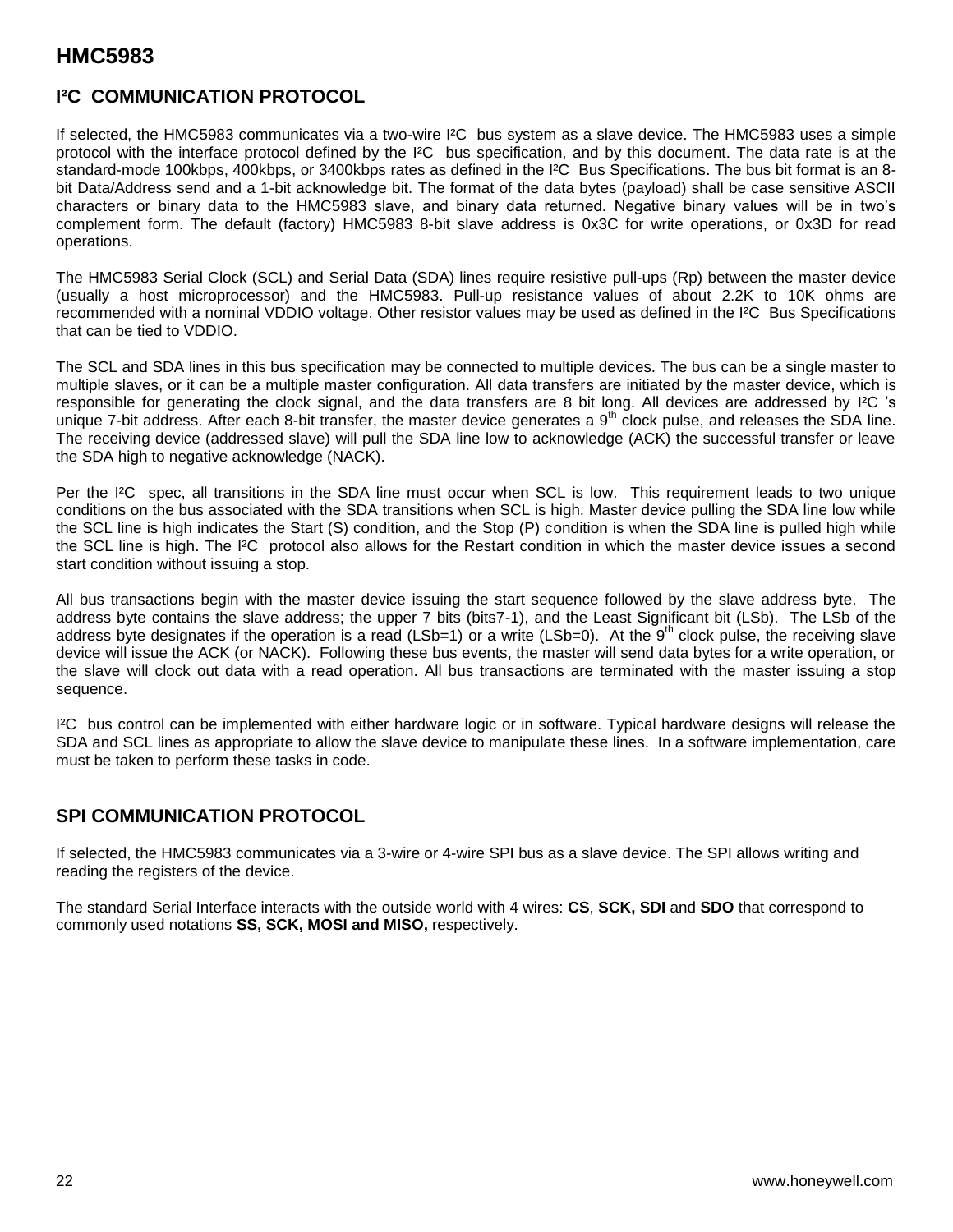#### *Read and Write protocol*



#### **Figure 1: Read & Write Protocol**

**CS (SPI\_CS)** is the Serial Port Enable and it is controlled by the SPI master. It goes low at the start of the transmission and goes back high at the end. **SCK (SPI SCK)** is the Serial Port Clock and it is controlled by the SPI master. It is stopped high when **CS** is high (no transmission). **SDI (SPI\_SDI)** and **SDO (SPI\_SDO)** are respectively the Serial Port Data Input and Output. Those lines are driven at the falling edge of **SCK** and should be captured at the rising edge of **SCK**.

Both the Read Register and Write Register commands are completed in 16 clocks pulses or in multiple of 8 in case of multiple byte read/write. Bit duration is the time between two falling edges of **SCK**. The first bit (bit 0) starts at the first falling edge of **SCK** after the falling edge of **CS** while the last bit (bit 15, bit 23, ...) starts at the last falling edge of **SCK** (SPI\_CS) just before the rising edge of **CS**.

bit 0: RW bit. When 0, the data DI(7:0) is written into the device. When 1, the data DO(7:0) from the device is read. In latter case, the chip will drive **SDO** at the start of bit 8.

bit 1: MS bit. When 0, the address will remain unchanged in multiple read/write commands. When 1, the address will be auto incremented in multiple read/write commands.

bit 2-7: address AD(5:0). This is the address field of the indexed register.

bit 8-15: data DI(7:0) (write mode). This is the data that will be written into the device (MSb first).

bit 8-15: data DO(7:0) (read mode). This is the data that will be read from the device (MSb first).

In multiple read/write commands further blocks of 8 clock periods will be added. When MS bit is 0 the address used to read/write data remains the same for every block. When MS bit is 1 the address used to read/write data is incremented at every block.

The function and the behavior of **SDI** and **SDO** remain unchanged.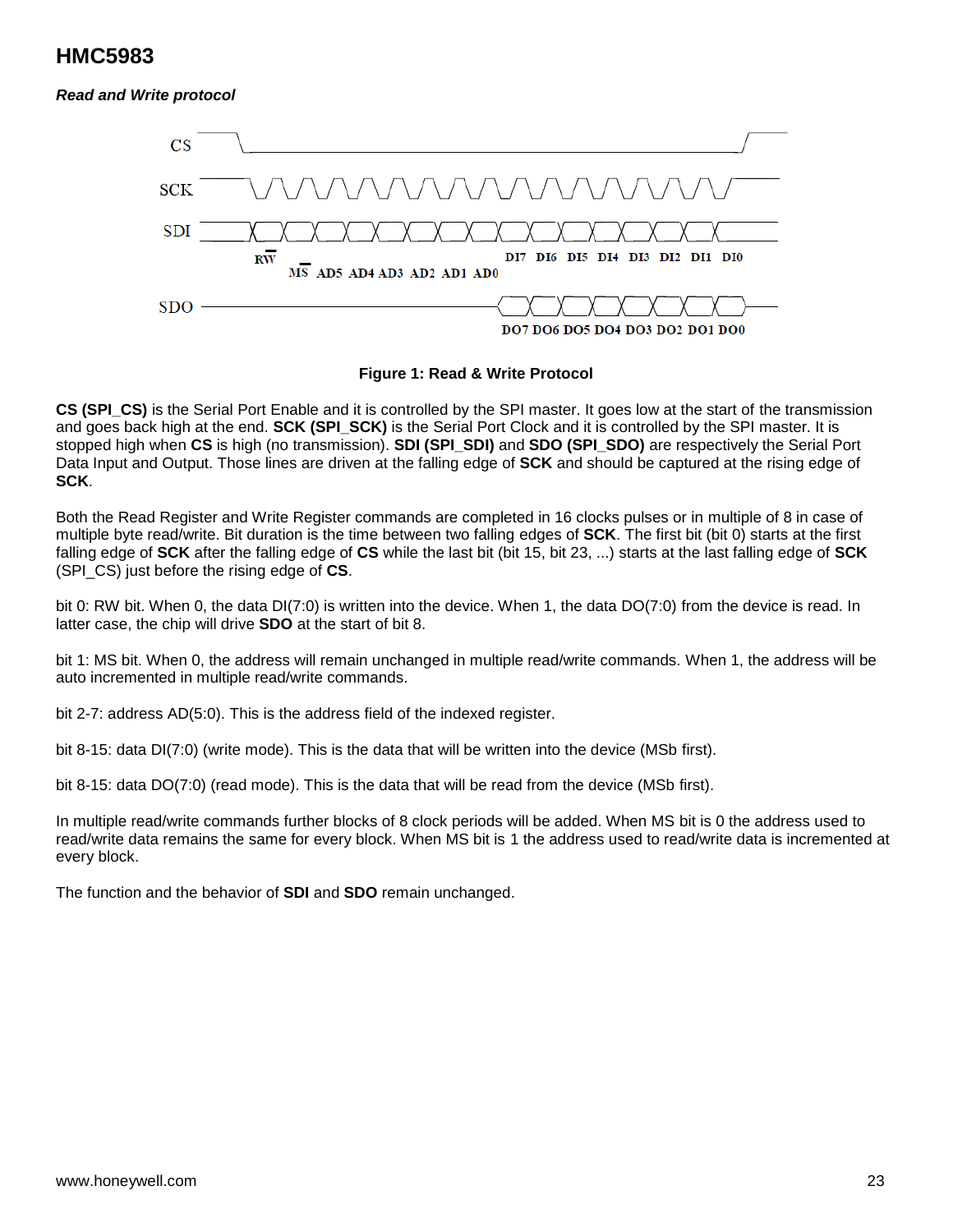#### *SPI Read*



#### **Figure 2: SPI Read Protocol**

The SPI Read command is performed with 16 clocks pulses. Multiple byte read command is performed adding blocks of 8 clocks pulses at the previous one.

bit 0: READ bit. The value is 1.

bit 1: MS bit. When 0 do not increment address, when 1 increment address in multiple reading.

bit 2-7: address AD(5:0). This is the address field of the indexed register.

bit 8-15: data DO(7:0) (read mode). This is the data that will be read from the device (MSb first).

bit 16-... : data DO(...-8). Further data in multiple byte reading.



#### **Figure 3: Multiple Bytes SPI Read Protocol (2 bytes example)**

*SPI Write*



#### **Figure 4: SPI Write Protocol**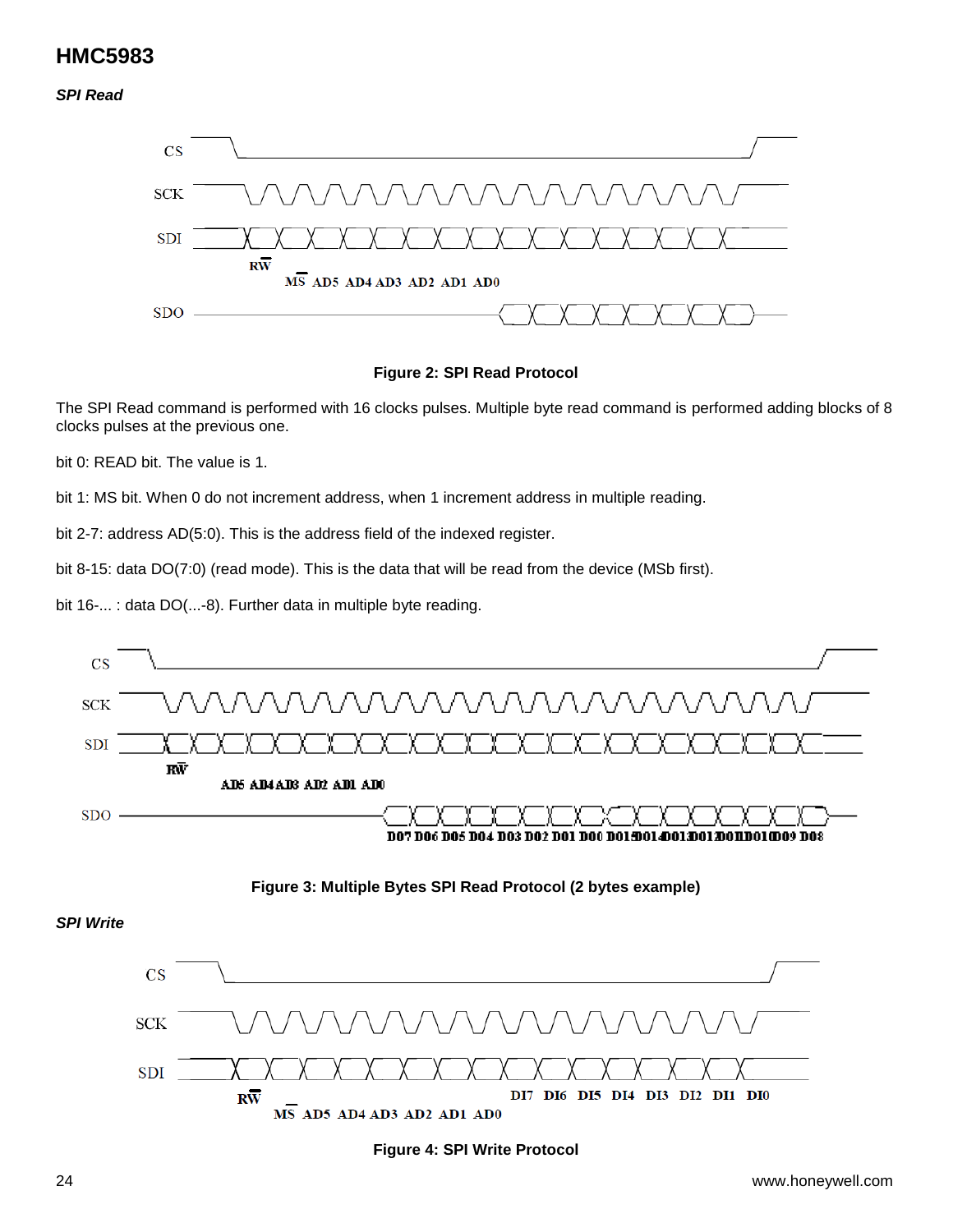The SPI Write command is performed with 16 clocks pulses. Multiple byte write command is performed adding blocks of 8 clocks pulses at the previous one.

bit 0: WRITE bit. The value is 0.

bit 1: MS bit. When 0 do not increment address, when 1 increment address in multiple writing.

bit 2 -7: address AD(5:0). This is the address field of the indexed register.

bit 8-15: data DI(7:0) (write mode). This is the data that will be written inside the device (MSb first).

bit 16-... : data DI(...-8). Further data in multiple byte writing.



#### **Figure 5: Multiple bytes SPI Write Protocol (2 bytes example)**

#### *SPI Read in 3-wires mode*

3-wires mode is entered by setting to 1 bit SIM (SPI Serial Interface Mode selection) in MODE\_REG(2).



#### **Figure 6: SPI Read Protocol in 3-wires Mode**

The SPI Read command is performed with 16 clocks pulses:

bit 0: READ bit. The value is 1.

bit 1: MS bit. When 0 do not increment address, when 1 increment address in multiple reading.

bit 2-7: address AD(5:0). This is the address field of the indexed register.

bit 8-15: data DO(7:0) (read mode). This is the data that will be read from the device (MSb first).

Multiple write command is also available in 3-wires mode.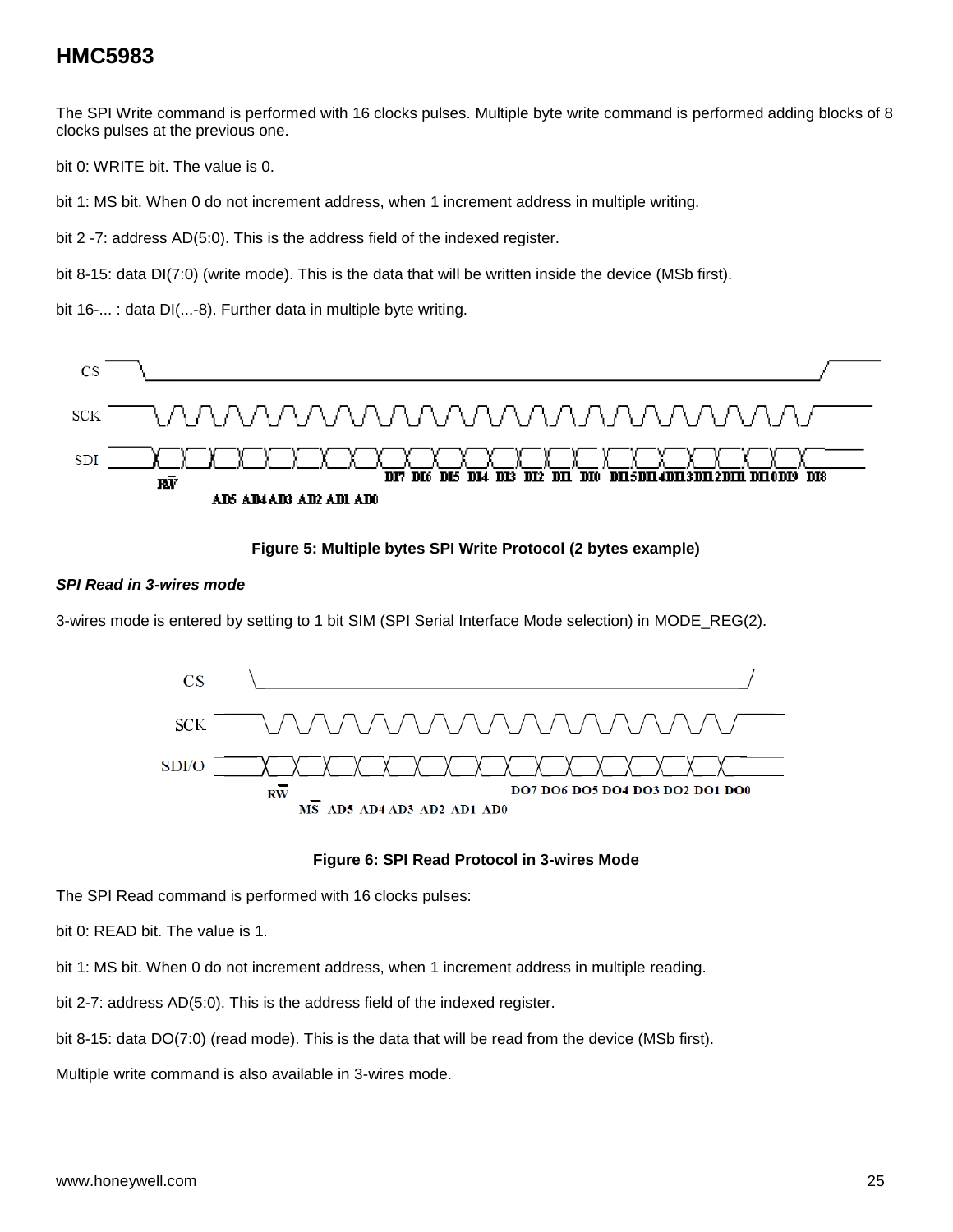### **I²C OPERATIONAL EXAMPLES**

The HMC5983 has a fairly quick stabilization time from no voltage to stable and ready for data retrieval. The nominal 56 milli-seconds with the factory default single measurement mode means that the six bytes of magnetic data registers (DXRA, DXRB, DZRA, DZRB, DYRA, and DYRB) are filled with a valid first measurement.

To change the measurement mode to continuous measurement mode, after the power-up time send the three bytes:

#### 0x3C 0x02 0x00

This writes the 00 into the second register or mode register to switch from single to continuous measurement mode setting. With the data rate at the factory default of 15Hz updates, a 67 milli-second typical delay should be allowed by the I²C master before querying the HMC5983 data registers for new measurements. To clock out the new data, send:

0x3D, and clock out DXRA, DXRB, DZRA, DZRB, DYRA, and DYRB located in registers 3 through 8. The HMC5983 will automatically re-point back to register 3 for the next 0x3D query. All six data registers must be read properly before new data can be placed in any of these data registers.

Below is an example of a (power-on) initialization process for "continuous-measurement mode" via I²C interface:

- 1. Write CRA (00) send **0x3C 0x00 0x70** (8-average, 15 Hz default, normal measurement)
- 2. Write CRB (01) send **0x3C 0x01 0xA0** (Gain=5, or any other desired gain)
- 3. Write Mode (02) send **0x3C 0x02 0x00** (Continuous-measurement mode)
- 4. Wait 6 ms or monitor status register or DRDY hardware interrupt pin
- 5. Loop

Send **0x3D 0x06** (Read all 6 bytes. If gain is changed then this data set is using previous gain) Convert three 16-bit 2's compliment hex values to decimal values and assign to X, Z, Y, respectively. Send **0x3C 0x03** (point to first data register 03) Wait about 67 ms (if 15 Hz rate) or monitor status register or DRDY hardware interrupt pin

End\_loop

Below is an example of a (power-on) initialization process for "single-measurement mode" via I²C interface:

- 1. Write CRA (00) send **0x3C 0x00 0x70** (8-average, 15 Hz default or any other rate, normal measurement)
- 2. Write CRB (01) send **0x3C 0x01 0xA0** (Gain=5, or any other desired gain)
- 3. For each measurement query:

Write Mode (02) – send **0x3C 0x02 0x01** (Single-measurement mode) Wait 6 ms or monitor status register or DRDY hardware interrupt pin Send **0x3D 0x06** (Read all 6 bytes. If gain is changed then this data set is using previous gain) Convert three 16-bit 2's compliment hex values to decimal values and assign to X, Z, Y, respectively.

### **SPI OPERATIONAL EXAMPLES**

| To read Configuration B register                                                                                                                                               | To read Status                                                                                            |
|--------------------------------------------------------------------------------------------------------------------------------------------------------------------------------|-----------------------------------------------------------------------------------------------------------|
| Lower CS line                                                                                                                                                                  | Lower CS line                                                                                             |
| Write 0x81 to the SPI bus                                                                                                                                                      | Write 0x89 to the SPI bus                                                                                 |
| Read 1 byte from SPI bus                                                                                                                                                       | Read 1 byte from SPI bus                                                                                  |
| Raise CS line                                                                                                                                                                  | Raise CS line                                                                                             |
| To write Configuration B register<br>Lower CS line<br>Write 0x01 to the SPI bus<br>Write 0xVV to the SPI bus (VV is the value to<br>be written to register B)<br>Raise CS line | To read output<br>Lower CS line<br>Write 0xC3 to the SPI bus<br>Read 6 byte from SPI bus<br>Raise CS line |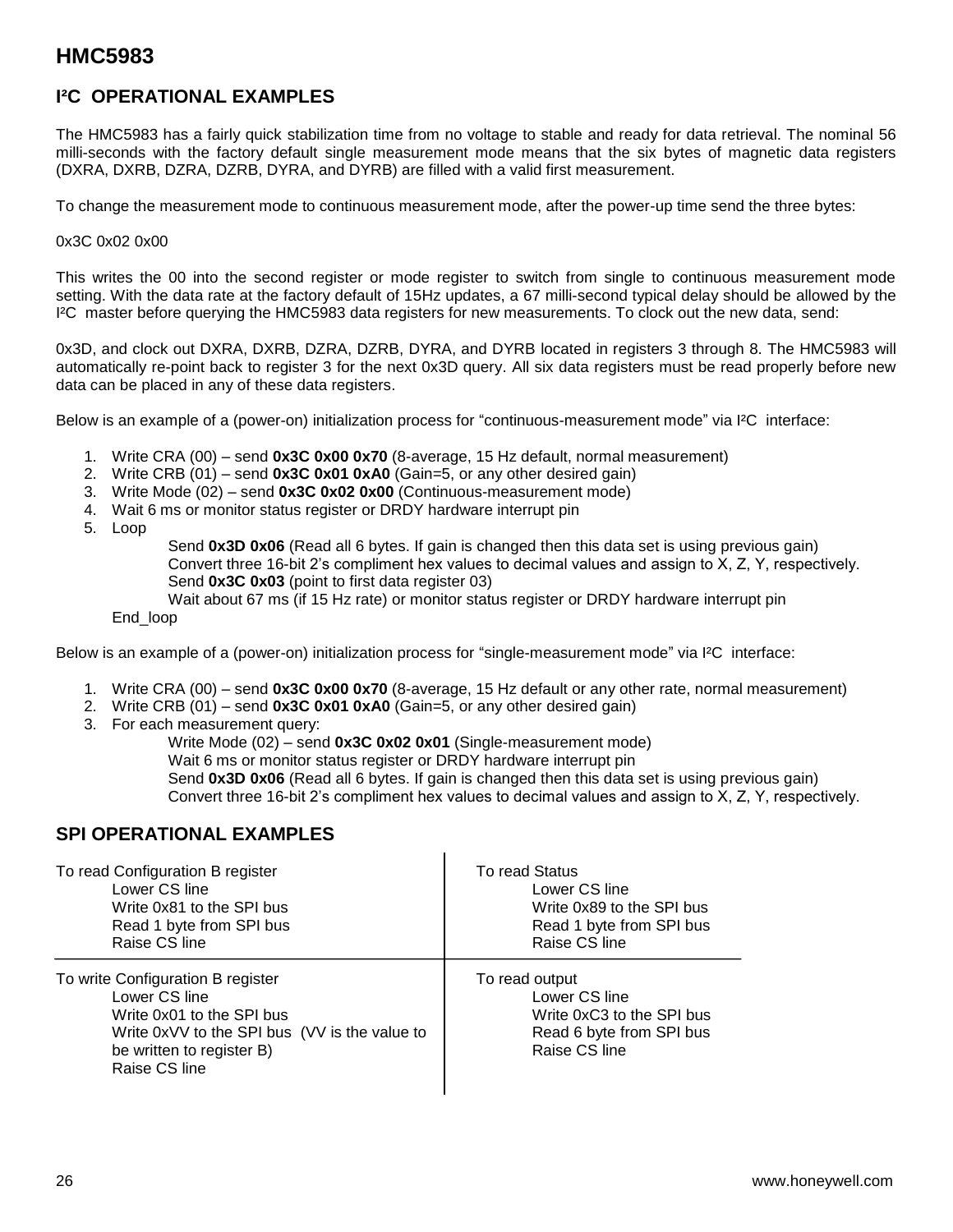### **SELF TEST OPERATION**

To check the HMC5983 for proper operation, a self test feature is incorporated in which the sensor offset straps are excited to create a nominal field strength (bias field) to be measured. To implement self test, the least significant bits (MS1 and MS0) of configuration register A are changed from 00 to 01 (positive bias) or 10 (negative bias).

Then, by placing the mode register into single or continuous-measurement mode, two data acquisition cycles will be made on each magnetic vector. The first acquisition will be a set pulse followed shortly by measurement data of the external field. The second acquisition will have the offset strap excited (about 10 mA) in the positive bias mode for X, Y, and Z axes to create about a 1.1 gauss self test field plus the external field. The first acquisition values will be subtracted from the second acquisition, and the net measurement will be placed into the data output registers.

Since self test adds ~1.1 Gauss additional field to the existing field strength, using a reduced gain setting prevents the sensor from being saturated and the data registers from overflowing. For example, if the configuration register B is set to 0xA0 (Gain=5), values around +452 LSb (1.16 Ga \* 390 LSb/Ga) will be placed in the X and Y data output registers and around +421 (1.08 Ga \* 390 LSb/Ga) will be placed in Z data output register. To leave the self test mode, change MS1 and MS0 bit of the configuration register A back to 00 (Normal Measurement Mode). Acceptable limits of the self test values depend on the gain setting. Limits for Gain=5 are provided in the specification table.

Below is an example of a "positive self test" process using continuous-measurement mode via I²C interface:

- 1. Write CRA (00) send **0x3C 0x00 0x71** (8-average, 15 Hz default, positive self test measurement)
- 2. Write CRB (01) send **0x3C 0x01 0xA0** (Gain=5)
- 3. Write Mode (02) send **0x3C 0x02 0x00** (Continuous-measurement mode)
- 4. Wait 6 ms or monitor status register or DRDY hardware interrupt pin

5. Loop

Send **0x3D 0x06** (Read all 6 bytes. If gain is changed then this data set is using previous gain) Convert three 16-bit 2's compliment hex values to decimal values and assign to X, Z, Y, respectively. Send **0x3C 0x03** (point to first data register 03)

Wait about 67 ms (if 15 Hz rate) or monitor status register or DRDY hardware interrupt pin

End\_loop

6. Check limits –

If all 3 axes (X, Y, and Z) are within reasonable limits (243 to 575 for Gain=5, adjust these limits based on the gain setting used. See an example below.) Then

All 3 axes pass positive self test

Write CRA (00) – send **0x3C 0x00 0x70** (Exit self test mode and this procedure)

Else

If Gain<7

Write CRB (01) – send **0x3C 0x01 0x***n***0** (Increase gain setting to next value;*n*, and retry. Skip the next data set)

Else

At least one axis did not pass positive self test

Write CRA (00) – send **0x3C 0x00 0x70** (Exit self test mode and this procedure)

End If

Below is an example of how to adjust the "positive self test" limits based on the gain setting:

- 1. If Gain  $= 6$ , self test limits are: Low Limit =  $243 * 330/390 = 206$ High Limit = 575 \* 330/390 = 487
- 2. If Gain = 7, self test limits are: Low Limit =  $243 * 230/390 = 143$ High Limit = 575 \* 230/390 = 339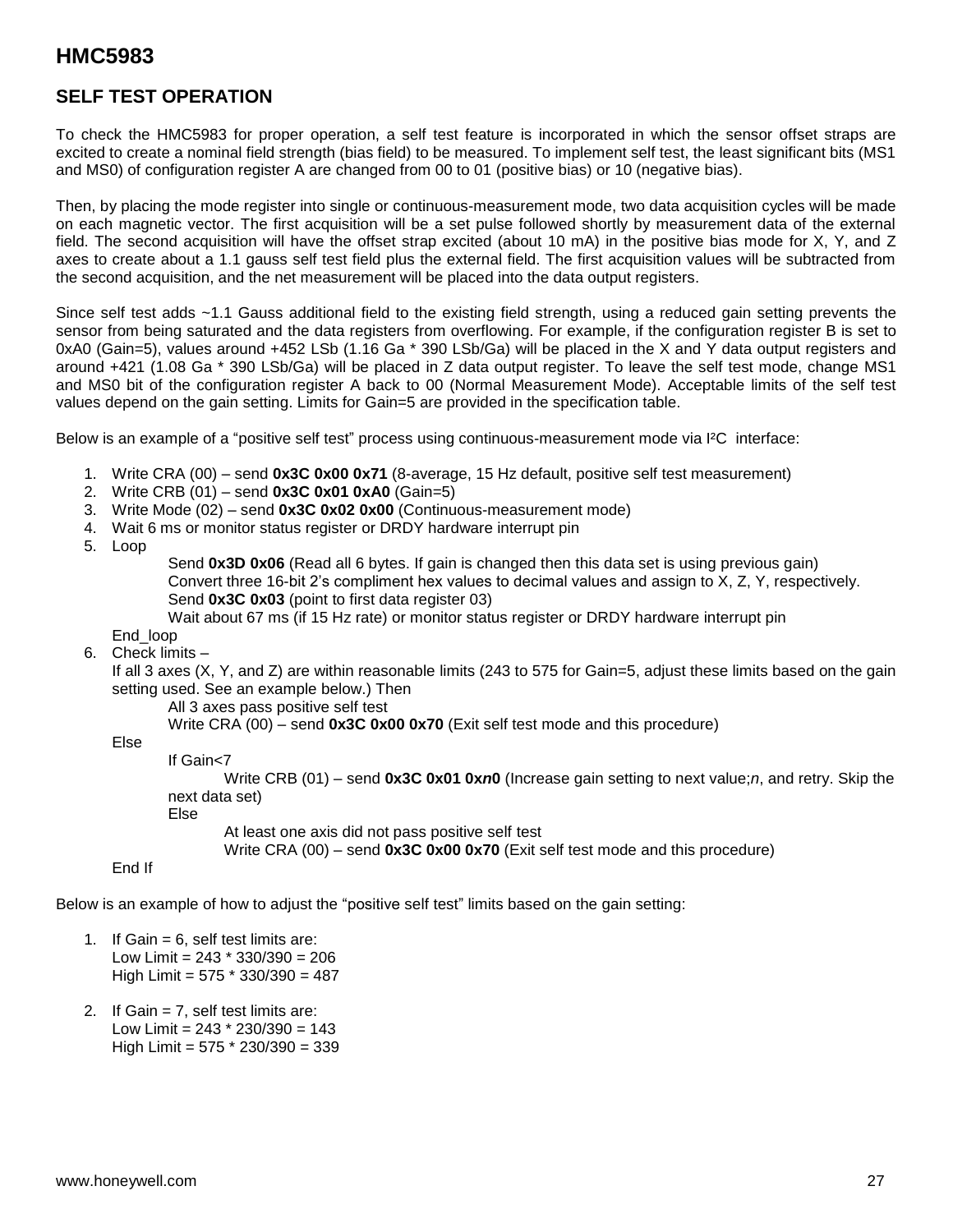### **ORDERING INFORMATION**

| <b>Ordering Number</b> | <b>Product</b>               |
|------------------------|------------------------------|
| <b>HMC5983-TR</b>      | Tape and Reel 4k pieces/reel |



**CAUTION: ESDS CAT. 1B** 

### **FIND OUT MORE**

For more information on Honeywell's Magnetic Sensors visit us online at www.magneticsensors.com or contact us at 800- 323-8295 (763-954-2474 internationally).

The application circuits herein constitute typical usage and interface of Honeywell product. Honeywell does not warranty or assume liability of customer-designed circuits derived from this description or depiction.

Honeywell reserves the right to make changes to improve reliability, function or design. Honeywell does not assume any liability arising out of the application or use of any product or circuit described herein; neither does it convey any license under its patent rights nor the rights of others.

U.S. Patents 4,441,072, 4,533,872, 4,569,742, 4,681,812, 4,847,584 and 6,529,114 apply to the technology described



Honeywell 12001 Highway 55 Plymouth, MN 55441 Tel: 800-323-8295 www.magneticsensors.com

Form # 900425 September 2011 ©2011 Honeywell International Inc.